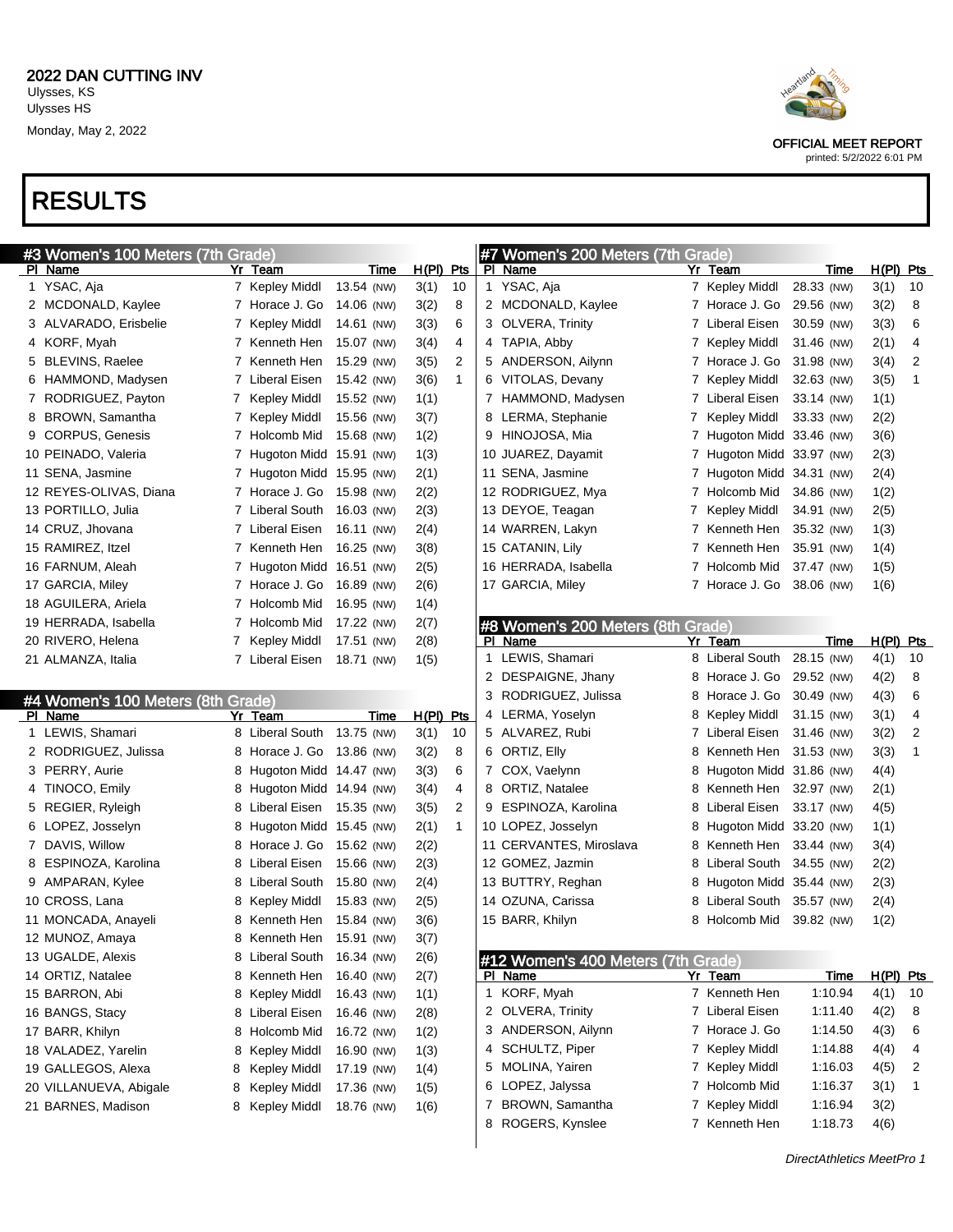## RESULTS

| #12 Women's 400 Meters (7th Grade) (cont'd)<br>PI Name | Yr Team         | Time        | $H(PI)$ Pts | #16 Women's 800 Meters (8th Grade) (cont'd)<br>PI Name | Yr Team                   | <b>Time</b>               |           | Pts            |
|--------------------------------------------------------|-----------------|-------------|-------------|--------------------------------------------------------|---------------------------|---------------------------|-----------|----------------|
| 9 WHITAKER, Eve                                        | 7 Liberal Eisen | 1:19.21     | 3(3)        | 4 SALMANS, Olivia                                      | 8 Hugoton Midd            | 3:09.39                   |           | 4              |
| 10 GASKILL, Farrah                                     | 7 Hugoton Midd  | 1:21.59     | 1(1)        | 5 ESPINOZA, Karolina                                   | 8 Liberal Eisen           | 3:23.09                   |           | $\overline{c}$ |
| 11 RODRIGUEZ, Payton                                   | 7 Kepley Middl  | 1:24.82     | 2(1)        | 6 BANGS, Stacy                                         | 8 Liberal Eisen           | 3:24.74                   |           | 1              |
| 12 VALENZUELA, Alejandra                               | 7 Horace J. Go  | 1:26.67     | 3(4)        | 7 RAMOS, Saida                                         | 8 Horace J. Go            | 3:27.91                   |           |                |
| 13 LEATHERMAN, Allison                                 | 7 Kenneth Hen   | 1:26.95     | 2(2)        | 8 RODRIGUEZ, Adriana                                   | 8 Kepley Middl            | 3:33.06                   |           |                |
| 14 FLORES, Miranda                                     | 7 Hugoton Midd  | 1:27.75     | 2(3)        | 9 BOURELL, Anna                                        | 8 Liberal Eisen           | 3:36.60                   |           |                |
| 15 RODRIGUEZ, Mya                                      | 7 Holcomb Mid   | 1:27.88     | 1(2)        |                                                        |                           |                           |           |                |
| 16 GARCIA, Miley                                       | 7 Horace J. Go  | 1:28.94     | 3(5)        | #20 Women's 1600 Meters (7th Grade)                    |                           |                           |           |                |
| 17 BROOKS, Ashlynn                                     | 7 Hugoton Midd  | 1:29.92     | 2(4)        | PI Name                                                | Yr Team                   | Time                      |           | Pts            |
| 18 PENA, Audriana                                      | 7 Kepley Middl  | 1:35.27     | 2(5)        | 1 POWERS, ThayLee                                      | 7 Horace J. Go            | 6:36.15                   |           | 10             |
| 19 RIVERO, Helena                                      | 7 Kepley Middl  | 1:40.31     | 1(3)        | 2 WIESE, Cara                                          | 7 Kenneth Hen             | 6:40.41                   |           | 8              |
|                                                        |                 |             |             | 3 MURRAY, Twila                                        | 7 Horace J. Go            | 6:50.26                   |           | 6              |
| #11 Women's 400 Meters (8th Grade)                     |                 |             |             | 4 BROWN, Natalie                                       | 7 Horace J. Go            | 6:53.83                   |           | 4              |
| PI Name                                                | Yr Team         | Time        | $H(PI)$ Pts | 5 VAZQUEZ, Miranda                                     | 7 Kepley Middl            | 7:07.86                   |           | 2              |
| 1 PTACEK, Chloe                                        | 8 Kenneth Hen   | 1:14.86     | 3(1)<br>10  | 6 JAMES, Karly                                         | 7 Kenneth Hen             | 7:31.20                   |           | 1              |
| 2 GARCIA, Bekah                                        | 8 Kenneth Hen   | 1:15.09     | 3(2)<br>8   | 7 CARTER, Khloe                                        | 7 Kepley Middl            | 7:49.74                   |           |                |
| 3 ALVAREZ, Rubi                                        | 7 Liberal Eisen | 1:15.58     | 3(3)<br>6   | 8 ALMANZA, Italia                                      | 7 Liberal Eisen           | 8:15.23                   |           |                |
| 4 DAVIS, Zoe                                           | 8 Kenneth Hen   | 1:16.05     | 3(4)<br>4   | 9 RODRIGUEZ, Payton                                    | 7 Kepley Middl            | 8:34.79                   |           |                |
| 5 POULSEN, Chaney                                      | 8 Hugoton Midd  | 1:18.54     | 3(5)<br>2   |                                                        |                           |                           |           |                |
| 6 HUAMAN, Jazmin                                       | 8 Liberal Eisen | 1:19.22     | 2(1)<br>1   | #19 Women's 1600 Meters (8th Grade)                    |                           |                           |           |                |
| 7 GOMEZ, Jazmin                                        | 8 Liberal South | 1:22.01     | 1(1)        | PI Name                                                | Yr Team                   | Time                      |           | <u>Pts</u>     |
| 8 BOURELL, Anna                                        | 8 Liberal Eisen | 1:23.93     | 2(2)        | 1 NANNIGA, Quincy                                      | 8 Kenneth Hen             | 6:14.57                   |           | 10             |
| RODRIGUEZ, Adriana<br>9                                | 8 Kepley Middl  | 1.27.49     | 1(2)        | 2 SALMANS, Olivia                                      | 8 Hugoton Midd            | 6:39.69                   |           | 8              |
| 10 CARO, Karla                                         | 8 Kepley Middl  | 1:27.57     | 2(3)        | 3 BACA, Julianne                                       | 8 Horace J. Go            | 6:50.21                   |           | 6              |
| 11 MCLANE, Karidee                                     | 8 Liberal South | 1:30.23     | 1(3)        | 4 BOURELL, Anna                                        | 8 Liberal Eisen           | 7:02.08                   |           | 4              |
| 12 BARRIGA, Yaretzi                                    | 8 Liberal South | 1:34.77     | 2(4)        | 5 NOEL, Jazlyn                                         | 8 Horace J. Go            | 7:14.25                   |           | 2              |
| 13 GARZA, Addison                                      | 8 Hugoton Midd  | 1:35.27     | 1(4)        | 6 PEREZ, Yanitza                                       | 8 Kepley Middl            | 7:24.56                   |           | 1              |
|                                                        |                 |             |             | 7 MOLINA, Catalina                                     | 8 Kepley Middl            | 7:47.08                   |           |                |
| #15 Women's 800 Meters (7th Grade)                     |                 |             |             | <b>JARQUIN, Milli</b><br>8                             | 8 Liberal Eisen           | 7:59.87                   |           |                |
| PI Name                                                | Yr Team         | Time        | Pts         | 9 CARR, Chloe                                          | 8 Horace J. Go            | 9:10.78                   |           |                |
| 1 MCDONALD, Kaylee                                     | 7 Horace J. Go  | 2.46.74     | 10          |                                                        |                           |                           |           |                |
| 2 WIESE, Cara                                          | 7 Kenneth Hen   | 3:05.58     | 8           | #23 Women's 3200 Meters (8th Grade)                    |                           |                           |           |                |
| 3 BROWN, Natalie                                       | 7 Horace J. Go  | 3:05.89     | 6           | PI Name                                                | Yr Team                   | <u>Time</u>               |           | <u>Pts</u>     |
| 4 LOPEZ, Jalyssa                                       | 7 Holcomb Mid   | 3:07.37     | 4           | 1 LEYVA, Gennesis                                      | 8 Liberal South           | 16:35.75                  |           | 10             |
| CRUZ, Jhovana                                          | 7 Liberal Eisen | 3:11.23     | 2           |                                                        |                           |                           |           |                |
| 6 DUNLAP, Olivia                                       | 7 Kenneth Hen   | 3:11.97     | 1           | #27 Women's 100m Hurdles (7th Grade)                   |                           |                           |           |                |
| 7 EDDIE, Layla                                         | 7 Kepley Middl  | 3:18.11     |             | PI Name                                                | Yr Team                   | <b>Time</b>               | H(PI) Pts |                |
| 8 JAMES, Karly                                         | 7 Kenneth Hen   | 3:23.97     |             | 1 POWERS, ThayLee                                      | 7 Horace J. Go            | 19.73 (NW)                | 2(1)      | 10             |
| 9 DIAZDELEON, Grace                                    | 7 Liberal South | 3:30.41     |             | 2 SAVOLT, Brooke                                       | 7 Kenneth Hen             | 19.83 (NW)                | 2(2)      | 8              |
| 10 WHITAKER, Eve                                       | 7 Liberal Eisen | 3:36.63     |             | 3 SANCHEZ, Bella                                       | 7 Kepley Middl            | 20.19 (NW)                | 2(3)      | 6              |
| 11 ALMANZA, Italia                                     | 7 Liberal Eisen | 3:53.67     |             | 4 FINCH, Erin                                          | 7 Horace J. Go            | 20.58 (NW)                | 2(4)      | 4              |
|                                                        |                 |             |             | 5 GASKILL, Farrah                                      | 7 Hugoton Midd 21.10 (NW) |                           | 2(5)      | 2              |
| #16 Women's 800 Meters (8th Grade)                     |                 |             |             | 6 BUCHHOLZ, Morgan                                     | 7 Holcomb Mid             | 21.20 (NW)                | 1(1)      | $\mathbf{1}$   |
| <b>PI Name</b>                                         | <u>Yr Team</u>  | <b>Time</b> | <u>Pts</u>  | 7 RODRIGUEZ, Mya                                       | 7 Holcomb Mid             | 21.26 (NW)                | 1(2)      |                |
| 1 NANNIGA, Quincy                                      | 8 Kenneth Hen   | 2:54.52     | 10          | 8 STOCKING, Jencie                                     | 7 Horace J. Go            | 21.54 (NW)                | 2(6)      |                |
| 2 VILLEGAS, Alexis                                     | 8 Horace J. Go  | 3:00.82     | 8           | 9 EDDIE, Lyla                                          | 7 Kepley Middl            | 22.14 (NW)                | 1(3)      |                |
| 3 PTACEK, Chloe                                        | 8 Kenneth Hen   | 3:04.70     | 6           | 10 BURR, Megan                                         | 7 Kenneth Hen             | 23.13 (NW)                | 1(4)      |                |
|                                                        |                 |             |             |                                                        |                           | DirectAthletics MeetPro 2 |           |                |



OFFICIAL MEET REPORT printed: 5/2/2022 6:01 PM

| PI Name                    | Yr Team         | Time    | Pts |
|----------------------------|-----------------|---------|-----|
| 1 POWERS, ThayLee          | 7 Horace J. Go  | 6:36.15 | 10  |
| 2 WIESE, Cara              | 7 Kenneth Hen   | 6:40.41 | 8   |
| 3 MURRAY, Twila            | 7 Horace J. Go  | 6.50.26 | 6   |
| 4 BROWN, Natalie           | 7 Horace J. Go  | 6.53.83 | 4   |
| 5 VAZQUEZ, Miranda         | 7 Kepley Middl  | 7:07.86 | 2   |
| 6 JAMES, Karly             | 7 Kenneth Hen   | 7:31.20 | 1   |
| 7 CARTER, Khloe            | 7 Kepley Middl  | 7:49.74 |     |
| 8 ALMANZA, Italia          | 7 Liberal Eisen | 8:15.23 |     |
| $\Omega$ DODDICLIEZ Douton | 7 Konlov Middl  | 9.2170  |     |

| PI Name            | Yr | Team            | Time    | Pts |
|--------------------|----|-----------------|---------|-----|
| 1 NANNIGA, Quincy  |    | 8 Kenneth Hen   | 6:14.57 | 10  |
| 2 SALMANS, Olivia  |    | 8 Hugoton Midd  | 6:39.69 | 8   |
| 3 BACA, Julianne   |    | 8 Horace J. Go  | 6:50.21 | 6   |
| 4 BOURELL, Anna    |    | 8 Liberal Eisen | 7:02.08 | 4   |
| 5 NOEL, Jazlyn     |    | 8 Horace J. Go  | 7:14.25 | 2   |
| 6 PEREZ, Yanitza   |    | 8 Kepley Middl  | 7:24.56 | 1   |
| 7 MOLINA, Catalina |    | 8 Kepley Middl  | 7:47.08 |     |
| 8 JARQUIN, Milli   |    | 8 Liberal Eisen | 7:59.87 |     |
| 9 CARR, Chloe      |    | 8 Horace J. Go  | 9:10.78 |     |

| #23 Women's 3200 Meters (8th Grade) |                                      |                 |          |     |  |  |  |  |  |  |
|-------------------------------------|--------------------------------------|-----------------|----------|-----|--|--|--|--|--|--|
|                                     | Name                                 | Yr Team         | Time     | Pts |  |  |  |  |  |  |
|                                     | 1 1 LEYVA, Gennesis                  | 8 Liberal South | 16:35.75 | 10  |  |  |  |  |  |  |
|                                     | #27 Women's 100m Hurdles (7th Grade) |                 |          |     |  |  |  |  |  |  |

| .                    | .                         | . |              |    |
|----------------------|---------------------------|---|--------------|----|
| 1 POWERS, ThayLee    | 7 Horace J. Go 19.73 (NW) |   | 2(1)         | 10 |
| 2 SAVOLT, Brooke     | 7 Kenneth Hen 19.83 (NW)  |   | 2(2)         | 8  |
| 3 SANCHEZ, Bella     | 7 Kepley Middl 20.19 (NW) |   | 2(3)         | -6 |
| 4 FINCH, Erin        | 7 Horace J. Go 20.58 (NW) |   | 2(4)         | 4  |
| 5 GASKILL, Farrah    | 7 Hugoton Midd 21.10 (NW) |   | 2(5)         | 2  |
| 6 BUCHHOLZ, Morgan   | 7 Holcomb Mid 21.20 (NW)  |   | 1(1)         | 1  |
| 7 RODRIGUEZ, Mya     | 7 Holcomb Mid 21.26 (NW)  |   | 1(2)         |    |
| 8 STOCKING, Jencie   | 7 Horace J. Go 21.54 (NW) |   | 2(6)         |    |
| 9 EDDIE, Lyla        | 7 Kepley Middl 22.14 (NW) |   | 1(3)         |    |
| $10$ DHDD $M_{OQON}$ | 7 Konnoth Hon 00.40 (MMA) |   | 1 <i>(A)</i> |    |

 $ro<sub>2</sub>$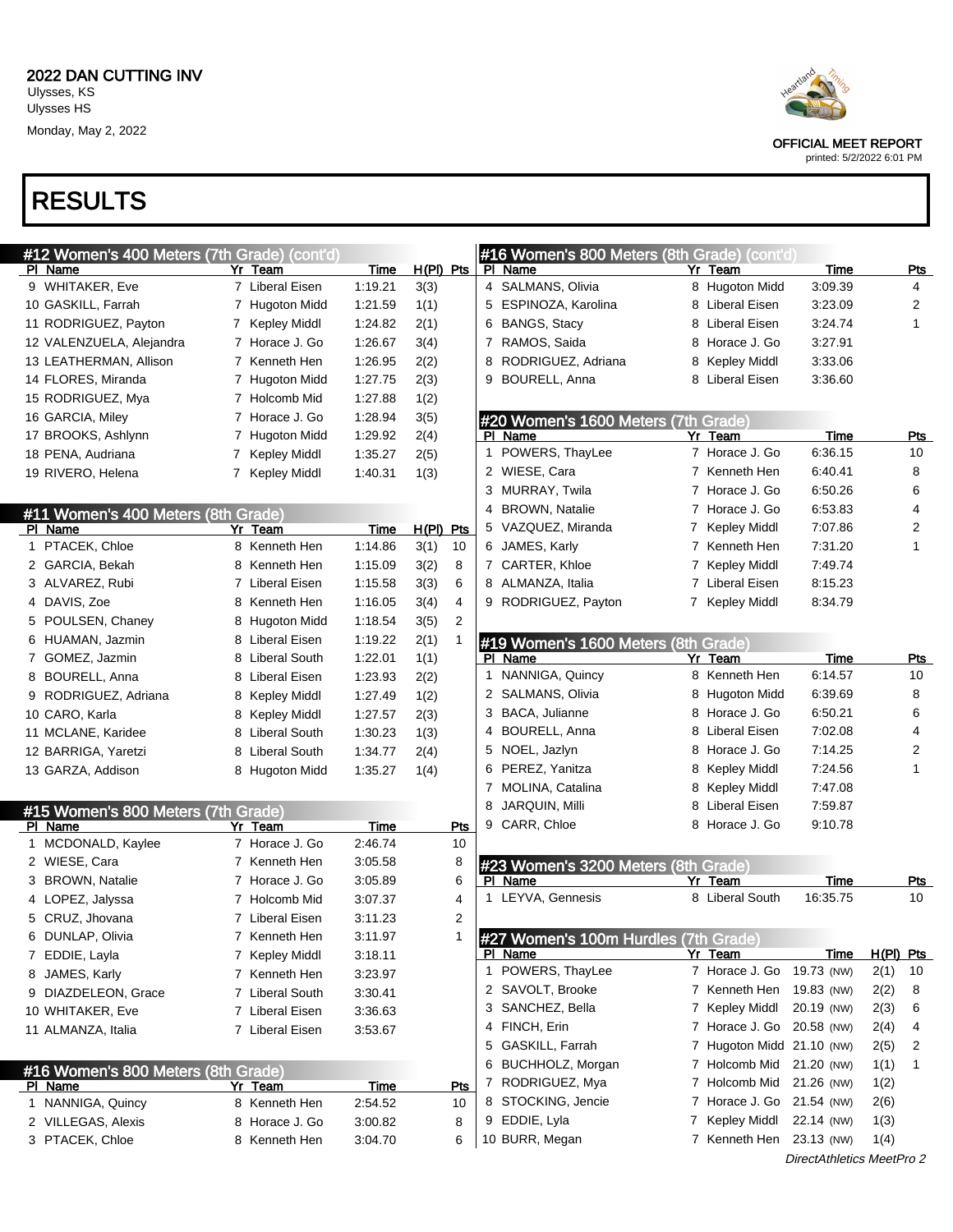

printed: 5/2/2022 6:01 PM

| #27 Women's 100m Hurdles (7th Grade) (cont'd) |                            |            |                |              | #34 Women's 4 x 100m Relay (7th Grade)          |                           |             |            |
|-----------------------------------------------|----------------------------|------------|----------------|--------------|-------------------------------------------------|---------------------------|-------------|------------|
| PI Name                                       | Yr Team                    | Time       | $H(PI)$ Pts    |              | PI Team                                         | Time                      | $H(PI)$ Pts |            |
| 11 ARMENTA, Yaneli                            | 7 Kenneth Hen 23.23 (NW)   |            | 1(5)           |              | 1 Kepley Middle School B (A)                    | 57.74                     | 2(1)        | 10         |
|                                               |                            |            |                |              | 2 Hugoton Middle School (A)                     | 59.79                     | 2(2)        | 8          |
| #26 Women's 100m Hurdles (8th Grade)          |                            |            |                |              | 3 Holcomb Middle School (A)                     | 1:01.27                   | 2(3)        | 6          |
| PI Name                                       | Yr Team                    | Time       | $H(PI)$ Pts    |              | 4 Horace J. Good Middle School (A)              | 1:01.90                   | 2(4)        | 4          |
| 1 DESPAIGNE, Jhany                            | 8 Horace J. Go 19.39 (NW)  |            | 3(1)           | 10           | 5 Liberal South Middle School - Se (A)          | 1:03.15                   | 1(1)        | 2          |
| 2 MAREZ, Emjay                                | 8 Horace J. Go 19.54 (NW)  |            | 3(2)           | 8            | 6 Kepley Middle School (A)                      | 1:06.33                   | 1(2)        | 1          |
| 3 LERMA, Yoselyn                              | 8 Kepley Middl             | 20.03 (NW) | 3(3)           | 6            |                                                 |                           |             |            |
| 4 VILLEGAS, Alexis                            | 8 Horace J. Go 20.81 (NW)  |            | 3(4)           | 4            | #35 Women's 4 x 100m Relay (8th Grade)          |                           |             |            |
| POULSEN, Chaney                               | 8 Hugoton Midd 20.88 (NW)  |            | 1(1)           | 2            | PI Team                                         | Time                      | $H(PI)$ Pts |            |
| 6 HUAMAN, Jazmin                              | 8 Liberal Eisen 20.93 (NW) |            | 1(2)           | 1            | 1 Hugoton Middle School (A)                     | 57.47                     | 2(1)        | 10         |
| 7 ANDERSON, Klaire                            | 8 Liberal Eisen 21.08 (NW) |            | 3(5)           |              | 2 Liberal Eisenhower Middle School (A)          | 59.39                     | 2(2)        | 8          |
| PERCIVAL, Brekkyn<br>8                        | 8 Kenneth Hen 21.73 (NW)   |            | 2(1)           |              | 3 Horace J. Good Middle School (A)              | 1:00.50                   | 2(3)        | 6          |
| 9 GARZA, Addison                              | 8 Hugoton Midd 21.91 (NW)  |            | 3(6)           |              | 4 Kenneth Henderson Middle School (A)           | 1:01.45                   | 1(1)        | 4          |
| 10 PEREZ, Yanitza                             | 8 Kepley Middl             | 22.10 (NW) | 1(3)           |              | 5 Liberal South Middle School - Se (A)          | 1:02.46                   | 1(2)        | 2          |
| 11 WERNER, Jayla                              | 8 Liberal Eisen 22.24 (NW) |            | 2(2)           |              | 6 Kepley Middle School (A)                      | 1:03.98                   | 2(4)        | 1          |
| 12 UGALDE, Alexis                             | 8 Liberal South 22.67 (NW) |            | 2(3)           |              | 7 Kepley Middle School B (A)                    | 1:09.59                   | 1(3)        |            |
| 13 BUTTRY, Reghan                             | 8 Hugoton Midd 22.81 (NW)  |            | 2(4)           |              |                                                 |                           |             |            |
| 14 MALDONADO, Magdalena                       | 8 Kepley Middl             | 23.85 (NW) | 1(4)           |              | #36 7th Grade 4 X 100 Throwers Relay (7th Grad  |                           |             |            |
|                                               |                            |            |                |              | PI Team                                         | Time                      |             |            |
| #30 Women's 200m Hurdles (7th Grade)          |                            |            |                |              | 1 Kepley Middle School (A)                      | 1:03.13                   |             |            |
| PI Name                                       | Yr Team                    | Time       | $H(PI)$ Pts    |              | 2 Liberal Eisenhower Middle School (A)          | 1:05.80                   |             |            |
| 1 SAVOLT, Brooke                              | 7 Kenneth Hen              | 34.55 (NW) | 2(1)           | 10           | 3 Hugoton Middle School (A)                     | 1:06.13                   |             |            |
| 2 POWERS, ThayLee                             | 7 Horace J. Go             | 35.05 (NW) | 2(2)           | 8            | 4 Kenneth Henderson Middle School (A)           | 1:06.50                   |             |            |
| 3 SANCHEZ, Bella                              | 7 Kepley Middl             | 36.47 (NW) | $\overline{2}$ | 6            | 5 Liberal South Middle School - Se (A)          | 1:06.50                   |             |            |
| 4 STOCKING, Jencie                            | 7 Horace J. Go             | 38.00 (NW) | 1(1)           | 4            |                                                 |                           |             |            |
| 5 SCHULTZ, Piper                              | 7 Kepley Middl             | 38.14 (NW) | 2(4)           | 2            | #37 8th Grade 4 x 100 Throwers Relay (8th Grade |                           |             |            |
| BUCHHOLZ, Morgan<br>6                         | 7 Holcomb Mid              | 40.28 (NW) | 1(2)           | $\mathbf{1}$ | PI Team                                         | <u>Time</u>               | H(PI)       |            |
| 7 ARMENTA, Yaneli                             | 7 Kenneth Hen              | 41.95 (NW) | 1(3)           |              | 1 Hugoton Middle School (A)                     | 1:04.09                   | 2(1)        |            |
| 8 BURR, Megan                                 | 7 Kenneth Hen 42.91 (NW)   |            | 1(4)           |              | 2 Liberal Eisenhower Middle School (A)          | 1:05.33                   | 1(1)        |            |
| FINCH, Erin                                   | 7 Horace J. Go             | DQ (NW)    | 2              |              | 3 Kepley Middle School B (A)                    | 1:05.47                   | 1(2)        |            |
|                                               |                            |            |                |              | 4 Kenneth Henderson Middle School (A)           | 1:06.32                   | 1(3)        |            |
| #31 Women's 200m Hurdles (8th Grade)          |                            |            |                |              | 5 Horace J. Good Middle School (A)              | 1:07.12                   | 2(2)        |            |
| PI Name                                       | Yr Team                    | Time       | $H(PI)$ Pts    |              | 6 Liberal South Middle School - Se (A)          | 1:07.55                   | 2(3)        |            |
| 1 DESPAIGNE, Jhany                            | 8 Horace J. Go             | 33.56 (NW) | 3(1)           | 10           | 7 Kepley Middle School (A)                      | 1:08.64                   | 1(4)        |            |
| 2 BACA, Julianne                              | 8 Horace J. Go 34.28 (NW)  |            | 3(2)           | 8            | 8 Kepley Middle School B (B)                    | 1:12.12                   | 2(4)        |            |
| 3 MAREZ, Emjay                                | 8 Horace J. Go 35.98 (NW)  |            | 3(3)           | 6            |                                                 |                           |             |            |
| 4 ANDERSON, Klaire                            | 8 Liberal Eisen 36.63 (NW) |            | 3(4)           | 4            | #41 Women's 4 x 400m Relay (7th Grade)          |                           |             |            |
| 5 HUAMAN, Jazmin                              | 8 Liberal Eisen            | 38.34 (NW) | 2(1)           | 2            | PI Team                                         | Time                      |             | <u>Pts</u> |
| 6 ESCALERA, Alexa                             | 8 Hugoton Midd 38.85 (NW)  |            | 2(2)           | $\mathbf{1}$ | 1 Kepley Middle School (A)                      | 5:01.07                   |             | 10         |
| 7 RIVAS, Evelyn                               | 8 Liberal South            | 39.42 (NW) | 2(3)           |              | 2 Kenneth Henderson Middle School (A)           | 5:18.97                   |             | 8          |
| 8 POULSEN, Chaney                             | 8 Hugoton Midd 39.85 (NW)  |            | 3(5)           |              | 3 Liberal Eisenhower Middle School (A)          | 5:37.73                   |             | 6          |
| 9 WERNER, Jayla                               | 8 Liberal Eisen            | 40.45 (NW) | 3(6)           |              | 4 Liberal South Middle School - Se (A)          | 5:49.34                   |             | 4          |
| 10 BARRON, Abi                                | 8 Kepley Middl             | 41.49 (NW) | 1(1)           |              | 5 Horace J. Good Middle School (A)              | 6:03.77                   |             | 2          |
| 11 RAIGOZA, Jovanna                           | 8 Liberal South            | 42.09 (NW) | 1(2)           |              |                                                 |                           |             |            |
| 12 PERCIVAL, Brekkyn                          | 8 Kenneth Hen              | 42.95 (NW) | 1(3)           |              |                                                 |                           |             |            |
| 13 BARRIGA, Yaretzi                           | 8 Liberal South            | 43.18 (NW) | 1(4)           |              |                                                 |                           |             |            |
| 14 TORRES, Joselynne                          | 8 Kepley Middl             | 46.53 (NW) | 2(4)           |              |                                                 |                           |             |            |
|                                               |                            |            |                |              |                                                 | DirectAthletics MeetPro 3 |             |            |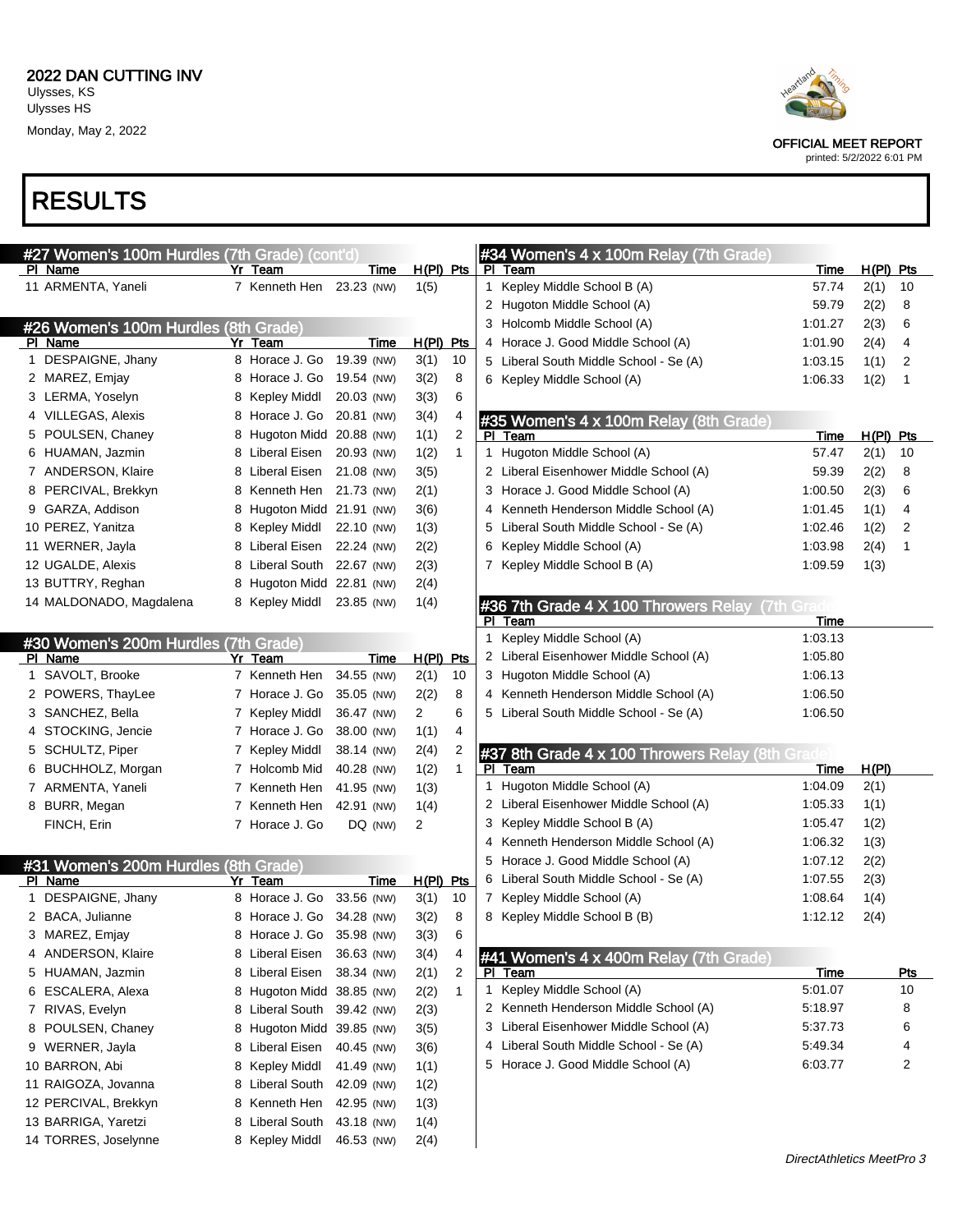

printed: 5/2/2022 6:01 PM

| #40 Women's 4 x 400m Relay (8th Grade)         |             |             |            | #52 Women's High Jump (7th Grade) (cont'd)    |                                                      |             |            |
|------------------------------------------------|-------------|-------------|------------|-----------------------------------------------|------------------------------------------------------|-------------|------------|
| PI Team                                        | Time        |             | Pts        | PI Name                                       | Yr Team                                              | Mark        | Pts        |
| 1 Kenneth Henderson Middle School (A)          | 5:09.79     |             | 10         | BERGSTROM, Logyn                              | 7 Horace J. Go NH                                    |             |            |
| 2 Liberal Eisenhower Middle School (A)         | 5:12.73     |             | 8          | BARR, Rozalyn                                 | 7 Holcomb Mid NH                                     |             |            |
| 3 Horace J. Good Middle School (A)             | 5:27.17     |             | 6          |                                               |                                                      |             |            |
| 4 Liberal South Middle School - Se (A)         | 5:51.68     |             | 4          | #53 Women's High Jump (8th Grade)             |                                                      |             |            |
| 5 Kepley Middle School (A)                     | 5.59.87     |             | 2          | PI Name                                       | Yr Team                                              | <b>Mark</b> | Pts        |
|                                                |             |             |            | 1 GARCIA, Bekah                               | 8 Kenneth Hen 4'8"                                   |             | 10         |
| #45 Women's 4 x 800m Relay (7th Grade)         |             |             |            | 2 MUNOZ, Amaya                                | 8 Kenneth Hen 4' 4"                                  |             | 8          |
| PI Team                                        | Time        |             | Pts        | 3 PEREZ, Yanitza                              | 8 Kepley Middl 4' 4"                                 |             | 6          |
| 1 Liberal South Middle School - Se (A)         | 12:58.74    |             | 10         | 4 VILLEGAS, Alexis                            | 8 Horace J. Go 4' 2"                                 |             | 4          |
| 2 Kepley Middle School (A)                     | 13:00.99    |             | 8          | 5 NANNIGA, Quincy                             | 8 Kenneth Hen 4' 0"                                  |             | 2          |
| 3 Kepley Middle School B (A)                   | 13:01.84    |             | 6          | 6 ESCALERA, Alexa                             | 8 Hugoton Midd4' 0"                                  |             | 1          |
| 4 Horace J. Good Middle School (A)             | 13:50.80    |             | 4          | 7 NOEL, Jazlyn                                | 8 Horace J. Go 3' 10"                                |             |            |
| #44 Women's 4 x 800m Relay (8th Grade)         |             |             |            | #57 Women's Pole Vault (7th Grade)            |                                                      |             |            |
| PI Team                                        | Time        |             | Pts        | PI Name                                       | Yr Team                                              | Mark        | Pts        |
| 1 Horace J. Good Middle School (A)             | 14:00.77    |             | 10         | 1 ANDERSON, Ailynn                            | 7 Horace J. Go 6' 6"                                 |             | 10         |
| 2 Kepley Middle School (A)                     | 14:04.19    |             | 8          | 2 SCHULTZ, Piper                              | 7 Kepley Middl 6' 6"                                 |             | 8          |
|                                                |             |             |            | 3 LEATHERMAN, Allison                         | 7 Kenneth Hen 5' 6"                                  |             | 6          |
| #49 Women's 800m SMR (7th Grade)               |             |             |            | 4 MOLINA, Yairen                              | 7 Kepley Middl 5' 6"                                 |             | 4          |
| PI Team                                        | Time        | $H(PI)$ Pts |            | 5 HASS, Chandler                              | 7 Kenneth Hen 5' 6"                                  |             | 2          |
| 1 Kepley Middle School B (A)                   | 2:20.53     | 2(1)        | 10         | 6 AGUILERA, Ariela                            | 7 Holcomb Mid 5' 0"                                  |             | 1          |
| 2 Hugoton Middle School (A)                    | 2:21.25     | 1(1)        | 8          | 7 BROWN, Natalie                              | 7 Horace J. Go 5' 0"                                 |             |            |
| 3 Liberal South Middle School - Se (A)         | 2:28.16     | 2(2)        | 6          | PEITZ, Alexis                                 | 7 Kenneth Hen NH                                     |             |            |
| 4 Horace J. Good Middle School (A)             | 2:29.51     | 1(2)        | 4          | STOCKING, Jencie                              | 7 Horace J. Go NH                                    |             |            |
|                                                |             |             |            |                                               |                                                      |             |            |
| 5 Holcomb Middle School (A)                    | 2:30.81     | 1(3)        | 2          |                                               |                                                      |             |            |
| 6 Kenneth Henderson Middle School (A)          | 2:30.95     | 1(4)        | 1          |                                               |                                                      |             |            |
| 7 Kepley Middle School (A)                     | 2:31.87     | 2(3)        |            | #56 Women's Pole Vault (8th Grade)<br>PI Name | Yr Team                                              | Mark        | Pts        |
| 8 Liberal Eisenhower Middle School (A)         | 2:44.87     | 2(4)        |            | MAREZ, Emjay<br>1                             | 8 Horace J. Go 6' 0"                                 |             | 10         |
|                                                |             |             |            | 2 LEMONS, Alyssa                              | 8 Kenneth Hen 6' 0"                                  |             | 8          |
|                                                |             |             |            | 3 PANTOJA, Hailey                             | 8 Kepley Middl 6' 0"                                 |             | 6          |
| #48 Women's 800m SMR (8th Grade)<br>PI Team    | Time        |             | Pts        | 4 ORTIZ, Elly                                 | 8 Kenneth Hen 5' 6"                                  |             | 3          |
| 1 Kenneth Henderson Middle School (A)          | 2:19.43     |             | 10         | 4 BACA, Julianne                              | 8 Horace J. Go 5' 6"                                 |             | 3          |
| 2 Liberal Eisenhower Middle School (A)         | 2:21.64     |             | 8          | 6 VALADEZ, Yarelin                            |                                                      |             | 1          |
| 3 Hugoton Middle School (A)                    | 2:23.13     |             | 6          |                                               | 8 Kepley Middl 5' 6"<br>8 Holcomb Mid NH             |             |            |
| 4 Horace J. Good Middle School (A)             | 2:23.83     |             | 4          | BARR, Khilyn                                  | 8 Horace J. Go NH                                    |             |            |
| 5 Liberal South Middle School - Se (A)         | 2:24.44     |             | 2          | CASTILLO, Anabelle                            |                                                      |             |            |
| 6 Kepley Middle School (A)                     | 2:38.70     |             | 1          | #61 Women's Long Jump (7th Grade)             |                                                      |             |            |
|                                                |             |             |            | PI Name                                       | Yr Team                                              | <b>Mark</b> | <u>Pts</u> |
| #52 Women's High Jump (7th Grade)              |             |             |            | 1 SAVOLT, Brooke                              | 7 Kenneth Hen $14' 11$ (NW)                          |             | 10         |
| Yr Team<br>PI Name                             | <b>Mark</b> |             | <u>Pts</u> | 2 OLVERA, Trinity                             | 7 Liberal Eisen 13' 8" (NW)                          |             | 8          |
| 7 Horace J. Go 4' 8"<br>1 POWERS, ThayLee      |             |             | 10         | 3 ALVARADO, Erisbelie                         | 7 Kepley Middl 13' 0 <sup>1/2</sup> (NW)             |             | 6          |
| 2 YSAC, Aja<br>7 Kepley Middl 4' 6"            |             |             | 8          | 4 ROGERS, Kynslee                             | 7 Kenneth Hen 12' 4" (NW)                            |             | 4          |
| 3 GUADERRAMA, Natalia<br>7 Kepley Middl 3' 10" |             |             | 6          | 5 VITOLAS, Devany                             | 7 Kepley Middl 12' 1 <sup>1</sup> /2 (NW)            |             | 2          |
| 4 MCCLURE, Lindy<br>7 Hugoton Midd3' 8"        |             |             | 4          | 6 BROWN, Natalie                              | 7 Horace J. Go 12' 0" (NW)                           |             | 1          |
| 7 Kepley Middl 3'8"<br>5 EDDIE, Layla          |             |             | 2          | 7 PEINADO, Valeria                            | 7 Hugoton Midd11' 1" (NW)                            |             |            |
| 6 EDDIE, Lyla<br>7 Kepley Middl 3' 6"          |             |             | 1          | 8 MCCORMICK, Corley                           | 7 Kepley Middl 10' 11" (NW)                          |             |            |
| 7 Horace J. Go NH<br>PADILLA, Audrina          |             |             |            | 9 WARREN, Lakyn                               | 7 Kenneth Hen 10' 7 <sup>1</sup> / <sub>2</sub> (NW) |             |            |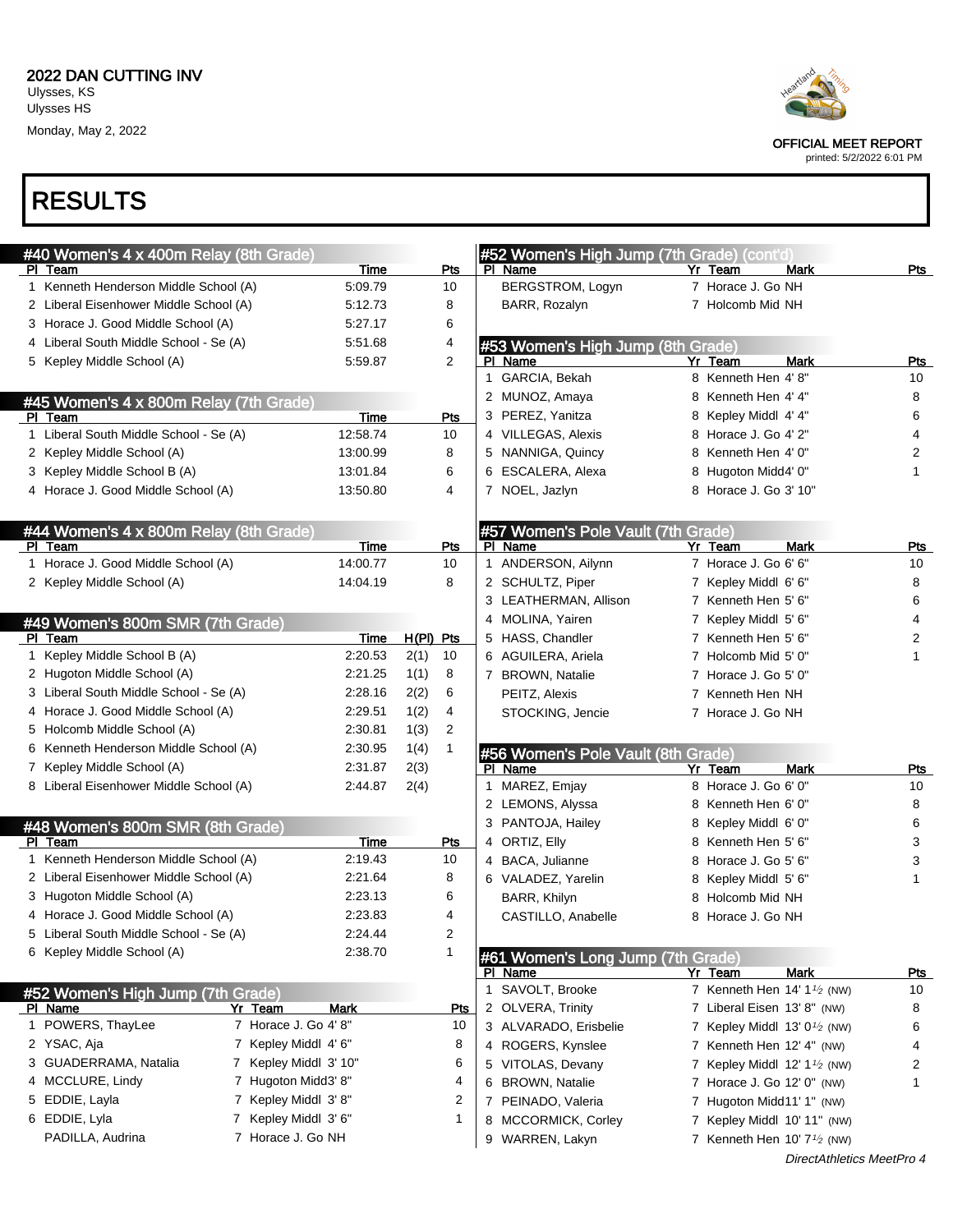

printed: 5/2/2022 6:01 PM

| #61 Women's Long Jump (7th Grade) (cont'd) |                                                        |            | #64 Women's Triple Jump (8th Grade) |   |                                                        |                           |                |
|--------------------------------------------|--------------------------------------------------------|------------|-------------------------------------|---|--------------------------------------------------------|---------------------------|----------------|
| PI Name                                    | Yr Team<br>Mark                                        | Pts I      | PI Name                             |   | <b>Mark</b><br>Yr Team                                 |                           | Pts            |
| 10 CORPUS, Genesis                         | 7 Holcomb Mid 10' 6 <sup>1</sup> / <sub>2</sub> (NW)   |            | 1 PERRY, Aurie                      |   | 8 Hugoton Midd30' 11 <sup>1/2</sup> (NW)               |                           | 10             |
| 11 REYES-OLIVAS, Diana                     | 7 Horace J. Go 10' 3" (NW)                             |            | 2 LEWIS, Shamari                    |   | 8 Liberal South 28' 9 <sup>1</sup> / <sub>2</sub> (NW) |                           | 8              |
| 12 SENA, Jasmine                           | 7 Hugoton Midd10' 3" (NW)                              |            | 3 VILLEGAS, Alexis                  |   | 8 Horace J. Go 28' 7 <sup>3</sup> / <sub>4</sub> (NW)  |                           | 6              |
| 13 HERRADA, Isabella                       | 7 Holcomb Mid 10' $1\frac{1}{2}$ (NW)                  |            | PINCHON, KJ<br>4                    |   | 8 Horace J. Go 27' 11" (NW)                            |                           | $\overline{4}$ |
| 14 HINOJOSA, Mia                           | 7 Hugoton Midd9' 11 $\frac{1}{2}$ (NW)                 |            | RODRIGUEZ, Julissa<br>5             |   | 8 Horace J. Go 26' 11" (NW)                            |                           | 2              |
| 15 DEYOE, Teagan                           | 7 Kepley Middl 9' 7 <sup>1</sup> / <sub>2</sub> (NW)   |            | TINOCO, Emily<br>6                  |   | 8 Hugoton Midd26' 1 <sup>3</sup> / <sub>4</sub> (NW)   |                           | 1              |
| 16 LOPEZ, Jalyssa                          | 7 Holcomb Mid 9' $3\frac{1}{2}$ (NW)                   |            | 7 LERMA, Yoselyn                    |   | 8 Kepley Middl 24' 11 <sup>3</sup> / <sub>4</sub> (NW) |                           |                |
| RIVERO, Helena                             | 7 Kepley Middl ND (NW)                                 |            | PTACEK, Chloe<br>8                  |   | 8 Kenneth Hen $24'3'4$ (NW)                            |                           |                |
|                                            |                                                        |            | GUADERRAMA, Marisol<br>9            |   | 8 Kepley Middl 21' 11" (NW)                            |                           |                |
| #60 Women's Long Jump (8th Grade)          |                                                        |            | CARO, Karla                         |   | 8 Kepley Middl ND (NW)                                 |                           |                |
| PI Name                                    | Yr Team<br>Mark                                        | <b>Pts</b> |                                     |   |                                                        |                           |                |
| 1 LEWIS, Shamari                           | 8 Liberal South 15' 9 <sup>1</sup> / <sub>2</sub> (NW) | 10         | #69 Women's Shot Put (7th Grade)    |   |                                                        |                           |                |
| 2 RODRIGUEZ, Julissa                       | 8 Horace J. Go 13' 5" (NW)                             | 8          | PI Name                             |   | <b>Mark</b><br>Yr Team                                 |                           | $F(PI)$ Pts    |
| 3 TINOCO, Emily                            | 8 Hugoton Midd12' 9" (NW)                              | 6          | 1 BLEVINS, Raelee                   |   | 7 Kenneth Hen 35' 3"                                   | 2(1)                      | 10             |
| 4 DESPAIGNE, Jhany                         | 8 Horace J. Go 12' 3 <sup>1</sup> / <sub>2</sub> (NW)  | 4          | 2 KOKSAL, Lily                      |   | 7 Horace J. Go 28' 7 <sup>1/4</sup>                    | 2(2)                      | 8              |
| 5 REGIER, Ryleigh                          | 8 Liberal Eisen 12' 2 <sup>1</sup> / <sub>2</sub> (NW) | 2          | 3 LARA, Ava                         |   | 7 Kepley Middl $26'2'4$                                | 2(3)                      | 6              |
| 6 LERMA, Yoselyn                           | 8 Kepley Middl $12' 11$ (NW)                           | 1          | 4 DUNLAP, Shiaa                     |   | 7 Liberal Eisen 25' 1134                               | 2(4)                      | 4              |
| 7 DAVIS, Zoe                               | 8 Kenneth Hen 11' 10 <sup>1</sup> / <sub>2</sub> (NW)  |            | 5 DEAN, Kamora                      |   | 7 Liberal South 25' 5"                                 | 1(1)                      | 2              |
| 8 MONCADA, Anayeli                         | 8 Kenneth Hen 11' 9" (NW)                              |            | 6 VIERRA, Serenity                  |   | 7 Liberal Eisen 24' 334                                | 2(5)                      | $\mathbf{1}$   |
| 9 CASTILLO, Anabelle                       | 8 Horace J. Go 11' 6 <sup>1</sup> / <sub>2</sub> (NW)  |            | 7 MORENO, Marisol                   |   | 7 Liberal South 24' 3 <sup>1/4</sup>                   | 2(6)                      |                |
| 9 LOPEZ, Josselyn                          | 8 Hugoton Midd11' 6 <sup>1</sup> / <sub>2</sub> (NW)   |            | 8 MENG, Livi                        |   | 7 Horace J. Go 24' 234                                 | 2(7)                      |                |
| 11 GARZA, Addison                          | 8 Hugoton Midd11' $5\frac{1}{2}$ (NW)                  |            | 9 KITCH, Aubree                     |   | 7 Kenneth Hen 24' 034                                  | 1(2)                      |                |
| 12 TORRES, Joselynne                       | 8 Kepley Middl 11' 4 <sup>1/4</sup> (NW)               |            | 10 ORTIZ, Madai                     |   | 7 Hugoton Midd23' 81/4                                 | 1(3)                      |                |
| 13 ORTIZ, Laynee                           | 8 Kenneth Hen 9' 11 $\frac{1}{2}$ (NW)                 |            | 11 MURGUIA, Yarazeth                |   | 7 Holcomb Mid 23' $4\frac{1}{4}$                       | 1(4)                      |                |
| 14 WOZENCRAFT, Syrie                       | 8 Kepley Middl 9' 11" (NW)                             |            | 12 MORRIS, Aneta                    |   | 7 Hugoton Midd21' 11 $\frac{1}{2}$                     | 1(5)                      |                |
| 15 AGUILAR, Guendi                         | 8 Liberal South 9' 1 <sup>1</sup> / <sub>2</sub> (NW)  |            | 13 LUCAS, Breckyn                   |   | 7 Horace J. Go 21' 4"                                  | 2(8)                      |                |
| 16 CORREA, Noeli                           | 8 Kepley Middl 8' 9 <sup>1</sup> / <sub>2</sub> (NW)   |            | 14 EVERT, Audreana                  |   | 7 Holcomb Mid 21' 3"                                   | 2(9)                      |                |
| CARSWELL, Lexi                             | 8 Liberal South ND (NW)                                |            | 15 PEITZ, Alexis                    |   | 7 Kenneth Hen 21' 2"                                   | 1(6)                      |                |
|                                            |                                                        |            | 16 PENA, Audriana                   | 7 | Kepley Middl 20' 103/4                                 | 1(7)                      |                |
| #65 Women's Triple Jump (7th Grade)        |                                                        |            | 17 PADILLA, Kayleen                 |   | 7 Holcomb Mid 20' 6 $\frac{1}{2}$                      | 1(8)                      |                |
| PI Name                                    | Mark<br>Yr Team                                        | Pts        | 18 RODRIGUEZ, Arabella              |   | 7 Kepley Middl 19'8"                                   | 2(10)                     |                |
| 1 OLVERA, Trinity                          | 7 Liberal Eisen 29' 33/4 (NW)                          | 10         | 19 GARAY, Lizbeth                   |   | 7 Kepley Middl 19' 7 <sup>1/4</sup>                    | 1(9)                      |                |
| 2 SAVOLT, Brooke                           | 7 Kenneth Hen 29' $1\frac{1}{4}$ (NW)                  | 8          | 20 ULTRERAS, Brianna                |   | 7 Liberal South 19' 3 <sup>1</sup> /2                  | 2(11)                     |                |
| 3 ANDERSON, Ailynn                         | 7 Horace J. Go 28' 11 <sup>1</sup> / <sub>2</sub> (NW) | 6          | 21 TINOCO, Ruby                     |   | 7 Hugoton Midd18' $0\frac{1}{2}$                       | 1(10)                     |                |
| 4 FINCH, Erin                              | 7 Horace J. Go 28' 1" (NW)                             | 4          |                                     |   |                                                        |                           |                |
| 5 MCDONALD, Kaylee                         | 7 Horace J. Go 27' 6" (NW)                             |            | #68 Women's Shot Put (8th Grade)    |   |                                                        |                           |                |
| 6 MCCLURE, Lindy                           | 7 Hugoton Midd26' $7\frac{3}{4}$ (NW)                  | 1          | PI Name                             |   | Mark<br>Yr Team                                        |                           | $F(PI)$ Pts    |
| 7 KORF, Myah                               | 7 Kenneth Hen 26' 4" (NW)                              |            | 1 PINCHON, KJ                       |   | 8 Horace J. Go 37' 4 <sup>1</sup> / <sub>2</sub>       | 2(1)                      | 10             |
| 8 VAZQUEZ, Miranda                         | 7 Kepley Middl 25' 53/4 (NW)                           |            | 2 GREEN, Aleczis                    |   | 8 Liberal Eisen 34' 0"                                 | 2(2)                      | 8              |
| 9 TAPIA, Abby                              | 7 Kepley Middl 24' 93/4 (NW)                           |            | 3 GONZALES, Elsie                   |   | 8 Hugoton Midd31' 91/2                                 | 2(3)                      | 6              |
| 10 BROWN, Samantha                         | 7 Kepley Middl 24' 3" (NW)                             |            | 4 BELTRAN, Karyme                   |   | 8 Liberal South 26' 10 $\frac{1}{2}$                   | 2(4)                      | 4              |
| 11 MCCORMICK, Corley                       | 7 Kepley Middl 24' 2 <sup>1</sup> / <sub>2</sub> (NW)  |            | 5 LOVE, Dan'yel                     |   | 8 Liberal Eisen 26' 8 <sup>1</sup> /2                  | 2(5)                      | 2              |
| 12 WIESE, Cara                             | 7 Kenneth Hen 23' $2\frac{1}{2}$ (NW)                  |            | 6 MOORE, Tami                       |   | 8 Hugoton Midd25' 11 1/4                               | 2(6)                      | 1              |
|                                            |                                                        |            | 7 MOLINA, Catalina                  |   | 8 Kepley Middl 25' 01/2                                | 1(1)                      |                |
|                                            |                                                        |            | 8 WILLIAMS, Naziah                  |   | 8 Liberal Eisen 24' 934                                | 2(7)                      |                |
|                                            |                                                        |            | SHELLENBERGER, Kambri<br>9          |   | 8 Holcomb Mid 24' 2"                                   | 1(2)                      |                |
|                                            |                                                        |            |                                     |   |                                                        |                           |                |
|                                            |                                                        |            |                                     |   |                                                        | DirectAthletics MeetPro 5 |                |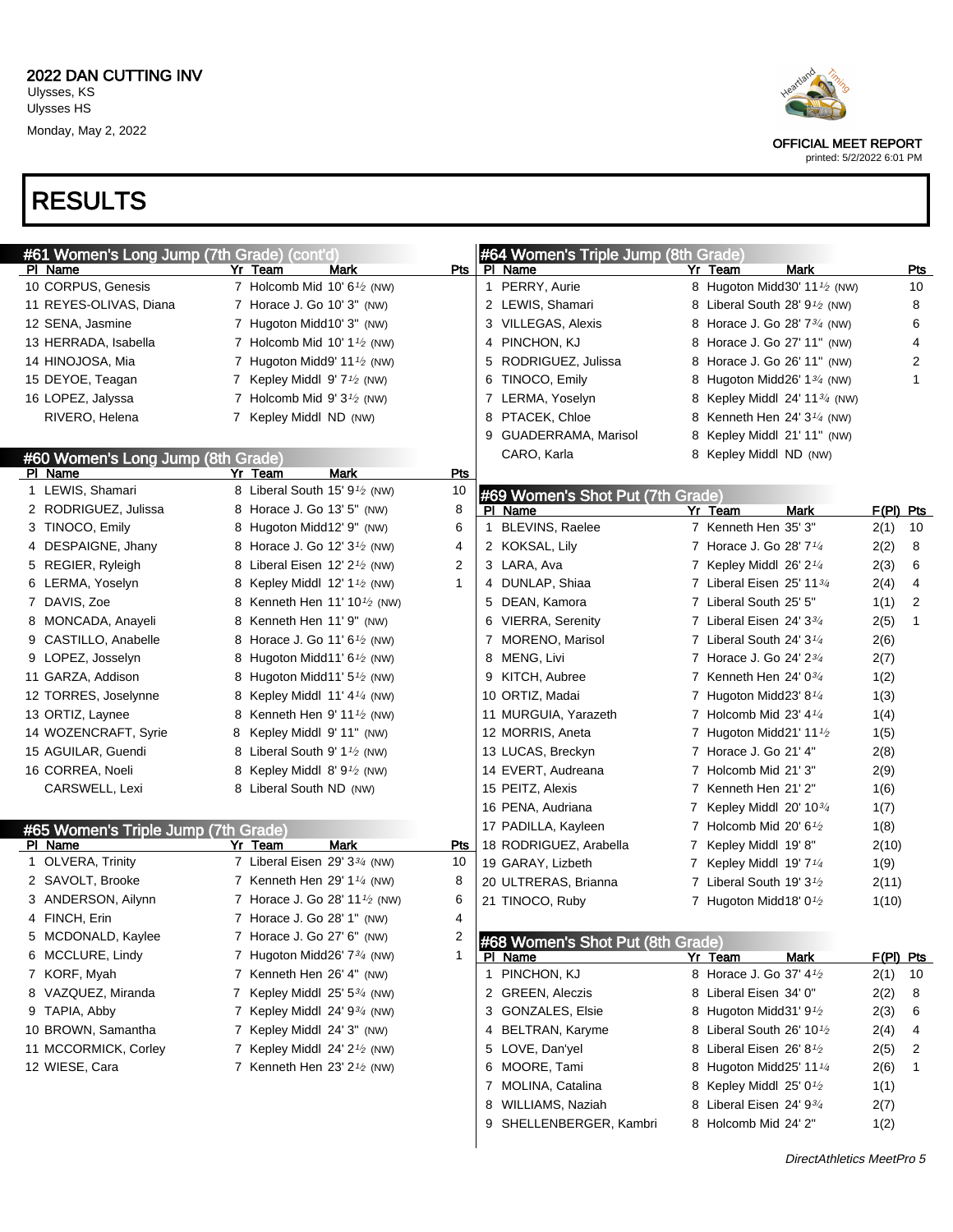

printed: 5/2/2022 6:01 PM

| #68 Women's Shot Put (8th Grade) (cont'd) |                                         |                      | #73 Women's Discus (8th Grade) (cont'd)    |                            |                           |
|-------------------------------------------|-----------------------------------------|----------------------|--------------------------------------------|----------------------------|---------------------------|
| <u>PI Name</u>                            | <b>Mark</b><br>Yr Team                  | $F(PI)$ Pts          | PI Name                                    | Mark<br>Yr Team            | $F(PI)$ Pts               |
| 10 KURTS, Madison                         | 8 Hugoton Midd24' 0"                    | 2(8)                 | 6 LOVE, Dan'yel                            | 8 Liberal Eisen 60' 2"     | 2(6)<br>$\mathbf{1}$      |
| 11 GARCIA, Stephanie                      | 8 Kepley Middl 23' 1134                 | 2(9)                 | 7 MALDONADO, Magdalena                     | 8 Kepley Middl 59' 9"      | 2(7)                      |
| 12 QUINTERO, Allayah                      | 8 Liberal South 23' 7"                  | 2(10)                | 8 LEMONS, Alyssa                           | 8 Kenneth Hen 56' 10"      | 2(8)                      |
| 13 GARZA, Alex                            | Kepley Middl 23' 1"<br>8                | 1(3)                 | 9 MOORE, Tami                              | Hugoton Midd51' 9"<br>8    | 2(9)                      |
| 14 HOLGUIN, Olivai                        | Kenneth Hen 22' $91/4$<br>8             | 1(4)                 | 10 DAVIS, Willow                           | 8 Horace J. Go 50' 0"      | 1(1)                      |
| 15 FRIAS, Ariana                          | Kepley Middl $20'$ 5 $\frac{3}{4}$<br>8 | 2(11)                | 11 HOLGUIN, Olivai                         | Kenneth Hen 49' 10"<br>8   | 2(10)                     |
| 16 VASQUEZ, Jaylynn                       | Kenneth Hen $19'5''4$<br>8              | 2(12)                | 12 KURTS, Madison                          | Hugoton Midd48' 3"<br>8    | 2(11)                     |
| 17 LOYA, Daniela                          | Horace J. Go 18' 11 $\frac{1}{2}$<br>8  | 1(5)                 | 13 GARCIA, Stephanie                       | 8 Kepley Middl 45' 5"      | 1(2)                      |
| 18 WOZENCRAFT, Syrie                      | Kepley Middl $18'7'2$<br>8              | 1(6)                 | 14 EISENBISE, Lindsey                      | Holcomb Mid 44' 1"         | 1(3)                      |
| 19 GARZONA, Linette                       | Liberal South 17' 1134<br>8             | 1(7)                 | 15 VILLANUEVA, Abigale                     | Kepley Middl 43' 8"<br>8   | 1(4)                      |
| 20 VILLANUEVA, Abigale                    | Kepley Middl 16' 113/4<br>8             | 1(8)                 | 16 BARNES, Madison                         | Kepley Middl 42' 9"<br>8   | 1(5)                      |
| 21 CASE, Peyton                           | Horace J. Go 16' 11"<br>8               | 1(9)                 | 17 VASQUEZ, Jaylynn                        | Kenneth Hen 42' 2"<br>8    | 1(6)                      |
| 22 RIOS, Brianna                          | Kenneth Hen $16' 93/4$<br>8             | 1(10)                | 18 SHELLENBERGER, Kambri                   | Holcomb Mid 42' 0"<br>8    | 1(7)                      |
| 23 EISENBISE, Lindsey                     | 8 Holcomb Mid 16' 0"                    | 1(11)                | 19 WOZENCRAFT, Syrie                       | Kepley Middl 38' 5"<br>8.  | 1(8)                      |
|                                           |                                         |                      | 20 QUINTERO, Allayah                       | Liberal South 35' 1"<br>8  | 1(9)                      |
| #72 Women's Discus (7th Grade)            |                                         |                      | 21 GARZONA, Linette                        | 8 Liberal South 26' 3"     | 1(10)                     |
| PI Name                                   | Yr Team<br>Mark                         | F(PI) Pts            |                                            |                            |                           |
| 1 LUCAS, Breckyn                          | 7 Horace J. Go 69' 11"                  | 2(1)<br>10           | #76 Women's Javelin (7th Grade)            |                            |                           |
| 2 KOKSAL, Lily                            | 7 Horace J. Go 67' 0"                   | 8<br>2(2)            | PI Name                                    | Yr Team<br><b>Mark</b>     | Pts                       |
| 3 BLEVINS, Raelee                         | 7 Kenneth Hen 63' 8"                    | 2(3)<br>6            | 1 LARA, Ava                                | 7 Kepley Middl 66' 8"      | 10                        |
| 4 DUNLAP, Shiaa                           | 7 Liberal Eisen 62' 9"                  | 4<br>2(4)            | 2 CARTER, Khloe                            | 7 Kepley Middl 55'8"       | 8                         |
| 5 KITCH, Aubree                           | 7 Kenneth Hen 55' 7"                    | 2<br>1(1)            | 3 RODRIGUEZ, Arabella                      | 7 Kepley Middl 41'2"       | 6                         |
| 6 DEAN, Kamora                            | 7 Liberal South 53' 9"                  | 2(5)<br>$\mathbf{1}$ | 4 MURGUIA, Yarazeth                        | 7 Holcomb Mid 40' 10"      | 4                         |
| 7 ORTIZ, Madai                            | 7 Hugoton Midd51' 6"                    | 1(2)                 | 5 PADILLA, Kayleen                         | 7 Holcomb Mid 35' 10"      | 2                         |
| 8 MENG, Livi                              | 7 Horace J. Go 51' 3"                   | 2(6)                 | 6 MORRIS, Aneta                            | 7 Hugoton Midd32' 5"       | 1                         |
| 9 PADILLA, Kayleen                        | 7 Holcomb Mid 50' 9"                    | 2(7)                 | EVERT, Audreana<br>7                       | 7 Holcomb Mid 31' 1"       |                           |
| 10 MURGUIA, Yarazeth                      | 7 Holcomb Mid 50' 6"                    | 2(8)                 | 8 PENA, Audriana                           | Kepley Middl 30' 6"<br>7   |                           |
| 10 LARA, Ava                              | 7 Kepley Middl 50' 6"                   | 2(8)                 | 9 GARAY, Lizbeth                           | 7 Kepley Middl 27' 1"      |                           |
| 12 TINOCO, Ruby                           | 7 Hugoton Midd47' 2"                    | 1(3)                 |                                            |                            |                           |
| 13 PENA, Audriana                         | 7 Kepley Middl 45' 11"                  | 2(10)                | #77 Women's Javelin (8th Grade)            |                            |                           |
| 14 PEITZ, Alexis                          | 7 Kenneth Hen 44' 3"                    | 1(4)                 | PI Name                                    | Yr Team<br>Mark            | <u>Pts</u>                |
| 15 EVERT, Audreana                        | 7 Holcomb Mid 41'8"                     | 1(5)                 | MOLINA, Catalina<br>1                      | 8 Kepley Middl 62' 2"      | 10                        |
| 16 ACUNA, Raquel                          | 7 Hugoton Midd41' 4"                    | 2(11)                | 2 SHELLENBERGER, Kambri                    | 8 Holcomb Mid 57' 1"       | 8                         |
| 17 GARAY, Lizbeth                         | Kepley Middl 40'8"                      | 1(6)                 | 3 SALMANS, Olivia                          | 8 Hugoton Midd48' 3"       | 6                         |
| 18 RODRIGUEZ, Arabella                    | 7 Kepley Middl 40' 7"                   | 1(7)                 | 4 MALDONADO, Magdalena                     | 8 Kepley Middl 44' 7"      | 4                         |
| 19 ULTRERAS, Brianna                      | 7 Liberal South 39' 10"                 | 1(8)                 | 5 WOZENCRAFT, Syrie                        | 8 Kepley Middl 43' 5"      | 2                         |
| 20 MEDINA, Yuliana                        | 7 Liberal South 37' 4"                  | 1(9)                 | 6 EISENBISE, Lindsey                       | 8 Holcomb Mid 38' 7"       | 1                         |
| 21 VIERRA, Serenity                       | 7 Liberal Eisen 32' 2"                  | 1(10)                | 7 GARZA, Alex                              | 8 Kepley Middl 35' 2"      |                           |
|                                           |                                         |                      | 8 FRIAS, Ariana                            | 8 Kepley Middl 26' 2"      |                           |
|                                           |                                         |                      |                                            |                            |                           |
| #73 Women's Discus (8th Grade)<br>PI Name | Mark<br>Yr Team                         | $F(PI)$ Pts          |                                            |                            |                           |
| 1 WILLIAMS, Naziah                        | 8 Liberal Eisen 83' 4"                  | 10<br>2(1)           | #2 Men's 100 Meters (7th Grade)<br>PI Name | <b>Time</b><br>Yr Team     | H(PI) Pts                 |
| 2 GREEN, Aleczis                          | 8 Liberal Eisen 76' 1"                  | 2(2)<br>8            | 1 LEYVA, Adrian                            | 7 Horace J. Go 12.35 (NW)  | 3(1)<br>10                |
| 3 PINCHON, KJ                             | 8 Horace J. Go 74' 6"                   | 2(3)<br>6            | 2 TABOR, Trevin                            | 7 Kenneth Hen 12.40 (NW)   | 3(2)<br>8                 |
| 4 GONZALES, Elsie                         | 8 Hugoton Midd65' 1"                    | 2(4)<br>4            | 3 BRUNSON, Dayton                          | 7 Horace J. Go 13.17 (NW)  | 3(3)<br>6                 |
| 5 BELTRAN, Karyme                         | 8 Liberal South 62' 7"                  | 2<br>2(5)            | 4 CARR, Ryder                              | 7 Kenneth Hen 13.40 (NW)   | 3(4)<br>4                 |
|                                           |                                         |                      | 5 MCNABB, Landen                           | 7 Liberal Eisen 13.44 (NW) | 3(5)<br>2                 |
|                                           |                                         |                      |                                            |                            | DirectAthletics MeetPro 6 |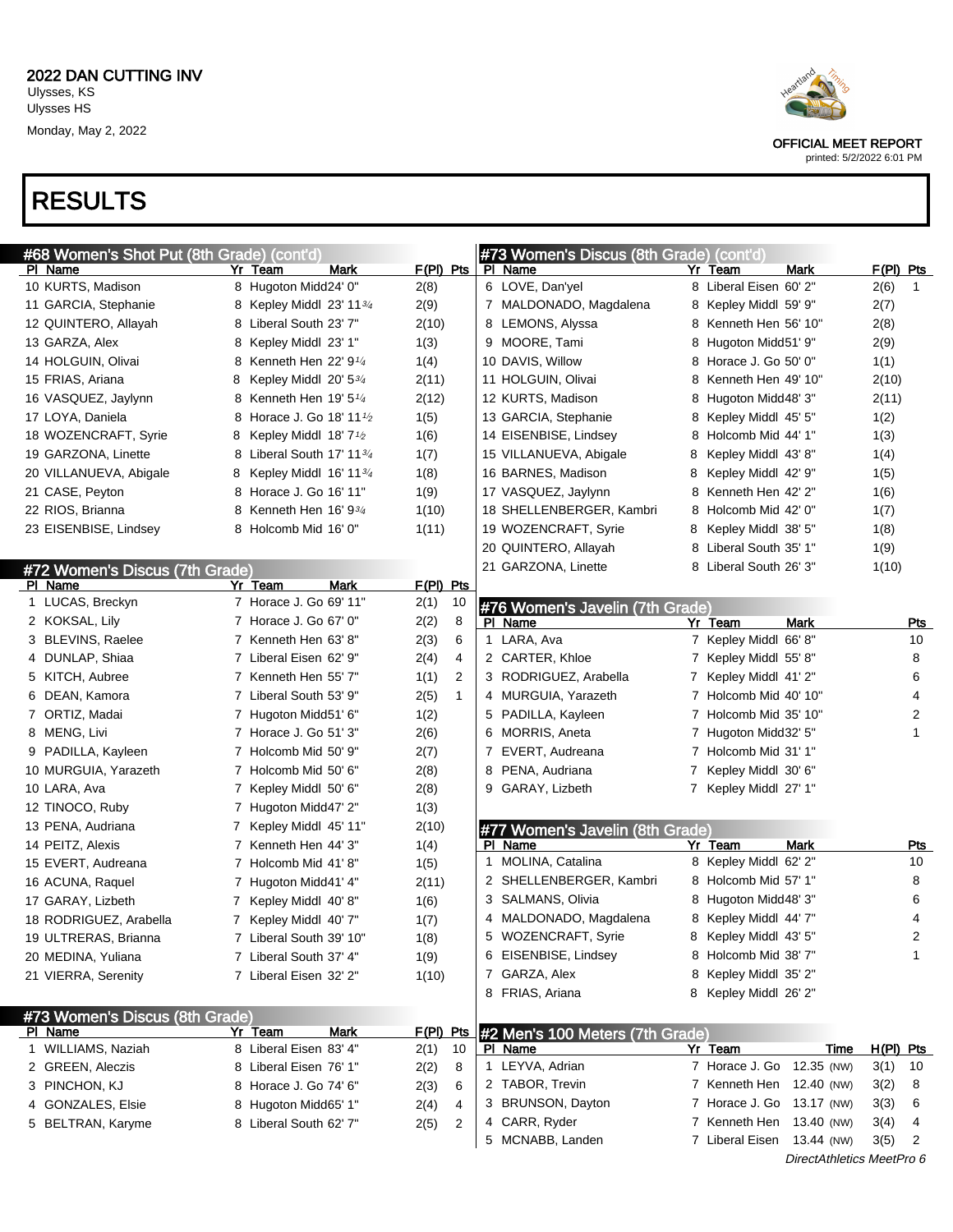## RESULTS

| #2 Men's 100 Meters (7th Grade) (cont'd)   |   |                           |            |             |              |   | #6 Men's 200 Meters (7th Grade) (cont'd) |    |                           |            |             |    |
|--------------------------------------------|---|---------------------------|------------|-------------|--------------|---|------------------------------------------|----|---------------------------|------------|-------------|----|
| PI Name                                    |   | Yr Team                   | Time       | H(PI) Pts   |              |   | PI Name                                  |    | Yr Team                   | Time       | $H(PI)$ Pts |    |
| 6 HERNANDEZ, Romeo                         |   | 7 Horace J. Go            | 13.65 (NW) | 3(6)        | $\mathbf{1}$ |   | 9 NIX, Cooper                            |    | 7 Hugoton Midd 29.02 (NW) |            | 1(2)        |    |
| 7 COVARRUBIAS, Amir                        |   | 7 Liberal Eisen           | 14.07 (NW) | 3(7)        |              |   | 10 MEDINA, Dominic                       |    | 7 Kenneth Hen             | 32.70 (NW) | 2(2)        |    |
| 8 MARTINEZ, JR                             |   | 7 Hugoton Midd            | 14.36 (NW) | 2(1)        |              |   | 11 NUNEZ, Joshua                         | 7  | Kepley Middl              | 32.94 (NW) | 1(3)        |    |
| 9 OROSCO, Dominic                          |   | 7 Kepley Middl            | 14.92 (NW) | 1(1)        |              |   | 12 SAUSEDA, Thomas                       |    | 7 Holcomb Mid             | 33.78 (NW) | 2(3)        |    |
| 10 NUNEZ, Joshua                           |   | 7 Kepley Middl            | 15.15 (NW) | 2(2)        |              |   | 13 REIMER, Josh                          | 7  | Kepley Middl              | 35.58 (NW) | 2(4)        |    |
| 11 RIVAS, Marco                            |   | 7 Liberal South           | 15.21 (NW) | 2(3)        |              |   | 14 LEYVA, Modesto                        |    | 7 Liberal Eisen           | 37.98 (NW) | 1(4)        |    |
| 12 FREEMAN, Thaxton                        |   | 7 Kepley Middl            | 15.31 (NW) | 1(2)        |              |   | 15 ROBINSON, Brayden                     |    | 7 Holcomb Mid             | 39.50 (NW) | 1(5)        |    |
| 13 MEJIA, Joshua                           |   | 7 Liberal Eisen           | 16.08 (NW) | 3(8)        |              |   | 16 ZAMORA, Caleb                         |    | 7 Liberal Eisen           | 39.57 (NW) | 1(6)        |    |
| 14 BEYNA, Ayden                            |   | 7 Liberal South           | 16.14 (NW) | 2(4)        |              |   | 17 LATTIMORE, Waylan                     |    | 7 Kepley Middl            | 40.07 (NW) | 2(5)        |    |
| 15 REIMER, Josh                            |   | 7 Kepley Middl            | 16.70 (NW) | 1(3)        |              |   |                                          |    |                           |            |             |    |
| 16 WILSON, Braylon                         |   | 7 Holcomb Mid             | 17.00 (NW) | 2(5)        |              |   | #5 Men's 200 Meters (8th Grade)          |    |                           |            |             |    |
| 17 SENA, Emersyn                           |   | 7 Hugoton Midd            | 18.05 (NW) | 1(4)        |              |   | PI Name                                  |    | Yr Team                   | Time       | $H(PI)$ Pts |    |
| 18 ROBINSON, Brayden                       |   | 7 Holcomb Mid             | 18.08 (NW) | 2(6)        |              |   | 1 MCDOWELL, John                         |    | 8 Horace J. Go            | 25.03 (NW) | 4(1)        | 10 |
|                                            |   |                           |            |             |              |   | 2 CAMACHO, Adriel                        |    | 8 Hugoton Midd 25.21 (NW) |            | 4(2)        | 8  |
| #1 Men's 100 Meters (8th Grade)            |   |                           |            |             |              | 3 | GARCIA, Joshua                           |    | 8 Liberal South           | 25.95 (NW) | 4(3)        | 6  |
| PI Name                                    |   | Yr Team                   | Time       | H(PI) Pts   |              |   | 4 FIESER, James                          | 8  | Liberal Eisen             | 26.82 (NW) | 3(1)        | 4  |
| 1 MCDOWELL, John                           |   | 8 Horace J. Go 12.24 (NW) |            | 3(1)        | 10           |   | 5 MERAZ, Julian                          | 8  | Kepley Middl              | 26.87 (NW) | 4(4)        | 2  |
| 2 SALDANA, Jair                            |   | 8 Hugoton Midd 12.45 (NW) |            | 3(2)        | 8            |   | 6 CRUZ, Gamaliel                         | 8  | Horace J. Go              | 27.42 (NW) | 4(5)        | 1  |
| 3 JONES, Keedrin                           |   | 8 Kepley Middl            | 12.83 (NW) | 3(3)        | 6            |   | 7 PORRAS, Edgar                          | 8  | Kepley Middl              | 27.89 (NW) | 1(1)        |    |
| 4 NGUYEN, Kenny                            |   | 8 Kenneth Hen             | 12.91 (NW) | 3(4)        | 4            |   | 8 BURROWS, Hunter                        | 8  | Hugoton Midd 27.91 (NW)   |            | 4(6)        |    |
| 5 COOLEY, Easton                           |   | 8 Liberal Eisen           | 13.12 (NW) | 3(5)        | 2            |   | 9 BROWN, Ayden                           | 8  | Holcomb Mid               | 28.81 (NW) | 1(2)        |    |
| 6 TAFOYA, Xavier                           |   | 8 Liberal Eisen           | 13.39 (NW) | 3(6)        | $\mathbf{1}$ |   | 10 SENA, Ray                             | 8  | Hugoton Midd 29.03 (NW)   |            | 3(2)        |    |
| 7 MUNOZ, David                             |   | 8 Holcomb Mid             | 13.41 (NW) | 2(1)        |              |   | 11 OCHOA, David                          | 8  | Kepley Middl              | 29.61 (NW) | 1(3)        |    |
| 8 PORRAS, Edgar                            |   | 8 Kepley Middl            | 13.57 (NW) | 1(1)        |              |   | 12 HERNANDEZ, Taelor                     | 8  | Kenneth Hen               | 29.94 (NW) | 3(3)        |    |
| 9 CRUZ, Eduardo                            |   | 8 Kepley Middl            | 13.69 (NW) | 2(2)        |              |   | 13 CRUZ, Victor                          | 8  | Kepley Middl              | 30.32 (NW) | 3(4)        |    |
| 10 SANDOVAL, Roman                         |   | 8 Horace J. Go            | 13.71 (NW) | 2(3)        |              |   | 14 HERRADA, Christian                    | 8  | Holcomb Mid               | 30.44 (NW) | 2(1)        |    |
| 11 SENA, Ray                               |   | 8 Hugoton Midd 13.78 (NW) |            | 2(4)        |              |   | 15 MADER, Blake                          | 8  | Holcomb Mid               | 30.99 (NW) | 3(5)        |    |
| 12 NGUYEN, Bao                             |   | 8 Kenneth Hen             | 14.24 (NW) | 2(5)        |              |   | 16 SALAS, Ismael                         | 8  | Kepley Middl              | 31.40 (NW) | 1(4)        |    |
| 13 WALLACE, Ethan                          |   | 8 Horace J. Go            | 14.63 (NW) | 3(7)        |              |   | 17 MADRIGAL, Chris                       | 8  | Kepley Middl              | 33.07 (NW) | 2(2)        |    |
| 14 MADER, Blake                            |   | 8 Holcomb Mid             | 14.65 (NW) | 2(6)        |              |   | 18 GARCIA, Martin                        | 8  | <b>Kepley Middl</b>       | 33.70 (NW) | 2(3)        |    |
| 15 HERRADA, Christian                      |   | 8 Holcomb Mid             | 14.71 (NW) | 2(7)        |              |   | 19 REEVES, Ethan                         | 8  | Liberal Eisen             | 34.18 (NW) | 2(4)        |    |
| 16 EVANS, Skeeter                          | 8 | Hugoton Midd 15.52 (NW)   |            | 2(8)        |              |   | 20 ROJAS, Eduardo                        | 8. | Kepley Middl              | 36.30 (NW) | 2(5)        |    |
| 17 MADRIGAL, Chris                         | 8 | Kepley Middl              | 15.98 (NW) | 1(2)        |              |   |                                          |    |                           |            |             |    |
| 18 GARCIA, Martin                          | 8 | Kepley Middl              | 16.02 (NW) | 1(3)        |              |   | #9 Men's 400 Meters (7th Grade)          |    |                           |            |             |    |
| 19 ROJAS, Eduardo                          | 8 | Kepley Middl              | 17.23 (NW) | 1(4)        |              |   | PI Name                                  |    | Yr Team                   | Time       | $H(PI)$ Pts |    |
|                                            |   |                           |            |             |              |   | MERCADO, Gerardo                         |    | 7 Liberal South           | 1:01.16    | 3(1)        | 10 |
|                                            |   |                           |            |             |              |   | 2 TABOR, Trevin                          |    | 7 Kenneth Hen             | 1:01.55    | 3(2)        | 8  |
| #6 Men's 200 Meters (7th Grade)<br>PI Name |   | Yr Team                   | Time       | $H(PI)$ Pts |              |   | 3 CALDWELL, Jayce                        |    | 7 Kepley Middl            | 1:03.72    | 3(3)        | 6  |
| 1 LEYVA, Adrian                            |   | 7 Horace J. Go            | 25.94 (NW) | 3(1)        | 10           |   | 4 CARR, Ryder                            |    | 7 Kenneth Hen             | 1:04.37    | 3(4)        | 4  |
| 2 BRUNSON, Dayton                          |   | 7 Horace J. Go            | 27.41 (NW) | 3(2)        | 8            |   | 5 BAKER, Keeler                          |    | 7 Kepley Middl            | 1:04.39    | 3(5)        | 2  |
| 3 ORTEGA, Alexis                           |   | 7 Horace J. Go            | 28.08 (NW) | 3(3)        | 6            |   | 6 ORTEGA, Alexis                         |    | 7 Horace J. Go            | 1:06.64    | 3(6)        | 1  |
| 4 ORTIZ, Juan                              |   | 7 Kenneth Hen             | 28.47 (NW) | 3(4)        | 4            |   | 7 BURROWS, Joshua                        |    | 7 Hugoton Midd            | 1:09.67    | 2(1)        |    |
| 5 CALDWELL, Jayce                          |   | 7 Kepley Middl            | 28.50 (NW) | 3(5)        | 2            |   | 8 BAEZA, Donavyn                         |    | 7 Hugoton Midd            | 1:13.10    | 2(2)        |    |
| 6 COMACHO, Eli                             |   | 7 Hugoton Midd            | 28.85 (NW) | 1(1)        | $\mathbf{1}$ |   | 9 WILLIAMS, Spencer                      |    | 7 Horace J. Go            | 1:15.45    | 2(3)        |    |
| 7 COVARRUBIAS, Amir                        |   | 7 Liberal Eisen           | 28.90 (NW) | 2(1)        |              |   | 10 SAUSEDA, Thomas                       |    | 7 Holcomb Mid             | 1:16.02    | 2(4)        |    |
| 8 BAKER, Keeler                            |   | 7 Kepley Middl            | 28.94 (NW) | 3(6)        |              |   | 11 NUNEZ, Joshua                         |    | 7 Kepley Middl            | 1:16.69    | 2(5)        |    |
|                                            |   |                           |            |             |              |   |                                          |    |                           |            |             |    |



OFFICIAL MEET REPORT

printed: 5/2/2022 6:01 PM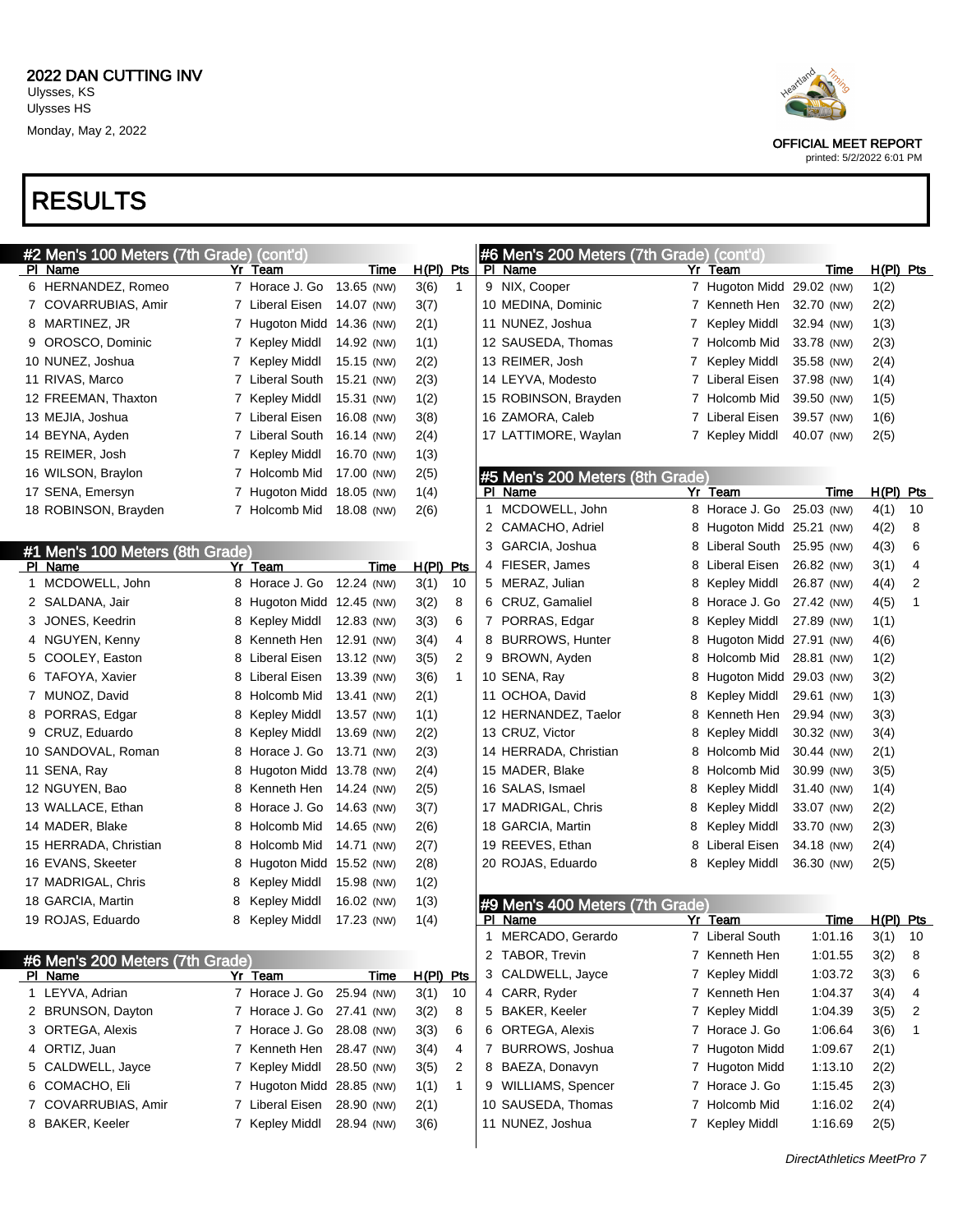

printed: 5/2/2022 6:01 PM

| #9 Men's 400 Meters (7th Grade) (cont'd) |                                 |                    |                      | #14 Men's 800 Meters (8th Grade) (cont'd) |                           |         |                |
|------------------------------------------|---------------------------------|--------------------|----------------------|-------------------------------------------|---------------------------|---------|----------------|
| PI Name                                  | Yr Team                         | Time               | $H(PI)$ Pts          | PI Name                                   | Yr Team                   | Time    | <u>Pts</u>     |
| 12 MCHONE, Kolby                         | 7 Holcomb Mid                   | 1:22.58            | 2(6)                 | 5 NELSON, Adion                           | 8 Kepley Middl            | 2:37.53 | $\overline{2}$ |
| 13 TONOCO, Cristopher                    | 7 Hugoton Midd                  | 1:25.06            | 1(1)                 | 6 BROWN, Ayden                            | 8 Holcomb Mid             | 2:39.58 | 1              |
| 14 MELENDEZ, Josue                       | 7 Kepley Middl                  | 1:32.16            | 1(2)                 | 7 OTERO, Angelo                           | Holcomb Mid<br>8          | 2:42.57 |                |
| 15 ZAMORA, Caleb                         | 7 Liberal Eisen                 | 1:37.28            | 1(3)                 | 8 HERRERA, Damion                         | Kenneth Hen<br>8          | 2:43.17 |                |
| 16 SOLIS, Kevin                          | 7 Liberal Eisen                 | 1:42.04            | 1(4)                 | 9 ORNELAS, Alan                           | Hugoton Midd<br>8         | 2:46.44 |                |
|                                          |                                 |                    |                      | 10 BAKER, Trell                           | Horace J. Go<br>8         | 2:49.74 |                |
| #10 Men's 400 Meters (8th Grade)         |                                 |                    |                      | 11 CASTILLO, Allen                        | Liberal Eisen<br>8        | 2:53.61 |                |
| PI Name                                  | Yr Team                         | Time               | H(PI) Pts            | 12 ORTIZ, Zahir                           | <b>Liberal South</b><br>8 | 2:54.01 |                |
| 1 SALINAS, Jaxsen                        | 8 Kepley Middl                  | 1:00.48            | 3(1)<br>10           | 13 SENA, Ray                              | Hugoton Midd<br>8         | 3:04.03 |                |
| 2 CRUZ, Gamaliel                         | 8 Horace J. Go                  | 1:01.68            | 3(2)<br>8            | 14 REEVES, Ethan                          | Liberal Eisen<br>8        | 3:07.75 |                |
| 3 NGUYEN, Kenny                          | 8 Kenneth Hen                   | 1:01.69            | 3(3)<br>6            | 15 BROWN, lan                             | Kepley Middl<br>8         | 3:08.32 |                |
| 4 COOLEY, Easton                         | 8 Liberal Eisen                 | 1:01.77            | 4<br>3(4)            |                                           |                           |         |                |
| 5 PEACHEY, Isaiah                        | 8 Hugoton Midd                  | 1:02.06            | 1(1)<br>2            | #18 Men's 1600 Meters (7th Grade)         |                           |         |                |
| 6 HITTLE, Preston                        | 8 Kepley Middl                  | 1:03.33            | $\mathbf{1}$<br>3(5) | PI Name                                   | Yr Team                   | Time    | <u>Pts</u>     |
| 7 HERRERA, Damion                        | 8 Kenneth Hen                   | 1:05.34            | 2(1)                 | 1 SMITH, Jayden                           | 7 Horace J. Go            | 5:47.64 | 10             |
| 8 PLANKENHORN, Culden                    | 8 Horace J. Go                  | 1:06.35            | 2(2)                 | 2 GOMEZ, Brandon                          | 7 Hugoton Midd            | 5:48.23 | 8              |
| 9 HERRADA, Christian                     | 8 Holcomb Mid                   | 1:06.76            | 1(2)                 | 3 MORALES, Elias                          | 7 Horace J. Go            | 5:55.80 | 6              |
| 10 MUNOZ, David                          | 8 Holcomb Mid                   | 1:07.20            | 3(6)                 | 4 GARCIA, Romeo                           | 7 Horace J. Go            | 5:59.21 | 4              |
| 11 SANDOVAL, Roman                       | 8 Horace J. Go                  | 1:07.37            | 2(3)                 | 5 ALVARADO, Isaac                         | 7 Hugoton Midd            | 6:03.84 | 2              |
| 12 HERNANDEZ, Taelor                     | 8 Kenneth Hen                   | 1:08.56            | 2(4)                 | 6 SPOONER, Logan                          | 7 Kepley Middl            | 6:05.11 | 1              |
| 13 BETTS, Blayden                        | 8 Liberal Eisen                 | 1:09.87            | 2(5)                 | 7 OROSCO, Dominic                         | 7 Kepley Middl            | 6:20.71 |                |
| 14 RODRIGUEZ, Miguel                     | 8 Holcomb Mid                   | 1:10.73            | 1(3)                 | 8 HOFF, Derrick                           | Kenneth Hen               | 6:29.09 |                |
| 15 HEGER, Soe Lin                        | 8 Hugoton Midd                  | 1:15.58            | 2(6)                 | 9 MACIAS, Dominic                         | Holcomb Mid<br>7          | 7:00.10 |                |
|                                          |                                 |                    |                      | 10 MELENDEZ, Josue                        | <b>Kepley Middl</b>       | 7:06.53 |                |
| #13 Men's 800 Meters (7th Grade)         |                                 |                    |                      | 11 ZAMORA, Caleb                          | Liberal Eisen             | 7:14.75 |                |
| PI Name                                  | Yr Team                         | Time               | Pts                  | 12 BEYNA, Ayden                           | <b>Liberal South</b>      | 7:43.23 |                |
| 1 MORALES, Elias                         | 7 Horace J. Go                  | 2:39.23            | 10                   | 13 RIVAS, Marco                           | <b>Liberal South</b>      | 7:43.66 |                |
| 2 MERCADO, Gerardo                       | 7 Liberal South                 | 2:42.29            | 8                    | 14 SOLIS, Kevin                           | 7 Liberal Eisen           | 9:07.76 |                |
| 3 TORRES, Juan Carlos                    | 7 Kepley Middl                  | 2:51.37            | 6                    |                                           |                           |         |                |
| 4 BARRETT, Cameron                       | 7 Kenneth Hen                   | 2:51.40            | 4                    | #17 Men's 1600 Meters (8th Grade)         |                           |         |                |
| 5 JORDE, Jayson                          | 7 Hugoton Midd                  | 2:54.06            | $\overline{2}$       | PI Name                                   | Yr Team                   | Time    | <u>Pts</u>     |
| 6 RATHBUN, Jakobe                        | 7 Horace J. Go                  | 2:55.00            | 1                    | 1 FRY, Trevor                             | 8 Horace J. Go            | 5:18.94 | 10             |
| 7 MOQUETT, Landon                        | 7 Horace J. Go                  | 2:58.63            |                      | 2 NELSON, Adion                           | Kepley Middl<br>8         | 5:21.07 | 8              |
| 8 LATTIMORE, Waylan                      | 7 Kepley Middl                  | 3:03.44            |                      | 3 ORNELAS, Alan                           | Hugoton Midd<br>8         | 5:49.23 | 6              |
| 9 AGUILAR, David                         | 7 Hugoton Midd                  | 3:07.02            |                      | 4 MARTINEZ, Luis                          | 8 Horace J. Go            | 5:50.65 | 4              |
| 10 HOFF, Derrick                         | 7 Kenneth Hen                   | 3:12.68            |                      | 5 PAMMENTER, Jacob                        | 8 Kenneth Hen             | 5:55.72 | 2              |
| 11 ZAMORA, Caleb                         | 7 Liberal Eisen                 | 3:26.74            |                      | 6 MONARREZ, Daniel                        | 8 Horace J. Go            | 6:02.97 | $\mathbf{1}$   |
| 12 ACOSTA, Eduardo                       | 7 Kenneth Hen                   | 3:29.24            |                      | 7 CONNER, Aiden                           | 8 Hugoton Midd            | 6:10.23 |                |
| 13 MELENDEZ, Josue                       | 7 Kepley Middl                  | 3:47.17            |                      | 8 REEVES, Ethan                           | 8 Liberal Eisen           | 6:20.14 |                |
| 14 SOLIS, Kevin                          | 7 Liberal Eisen                 | 4:09.23            |                      | 9 DAVIS, Vicente                          | 8 Holcomb Mid             | 6:26.90 |                |
|                                          |                                 |                    |                      | 10 RODRIGUEZ, Miguel                      | 8 Holcomb Mid             | 6:38.48 |                |
| #14 Men's 800 Meters (8th Grade)         |                                 |                    |                      | 11 CORRALES, Alan                         | 8 Holcomb Mid             | 6:42.25 |                |
| PI Name                                  | Yr Team                         | Time               | <b>Pts</b>           | 12 BROWN, lan                             | 8 Kepley Middl            | 6:48.00 |                |
| 1 FRY, Trevor                            | 8 Horace J. Go                  | 2:28.78            | 10                   |                                           |                           |         |                |
| 2 AYALA, Isaiah                          | 8 Horace J. Go                  | 2:29.83            | 8                    |                                           |                           |         |                |
|                                          |                                 |                    |                      |                                           |                           |         |                |
|                                          |                                 |                    |                      |                                           |                           |         |                |
| 3 DELOACH, Brenden<br>4 CRUZ, Victor     | 8 Holcomb Mid<br>8 Kepley Middl | 2:34.70<br>2:35.87 | 6<br>4               |                                           |                           |         |                |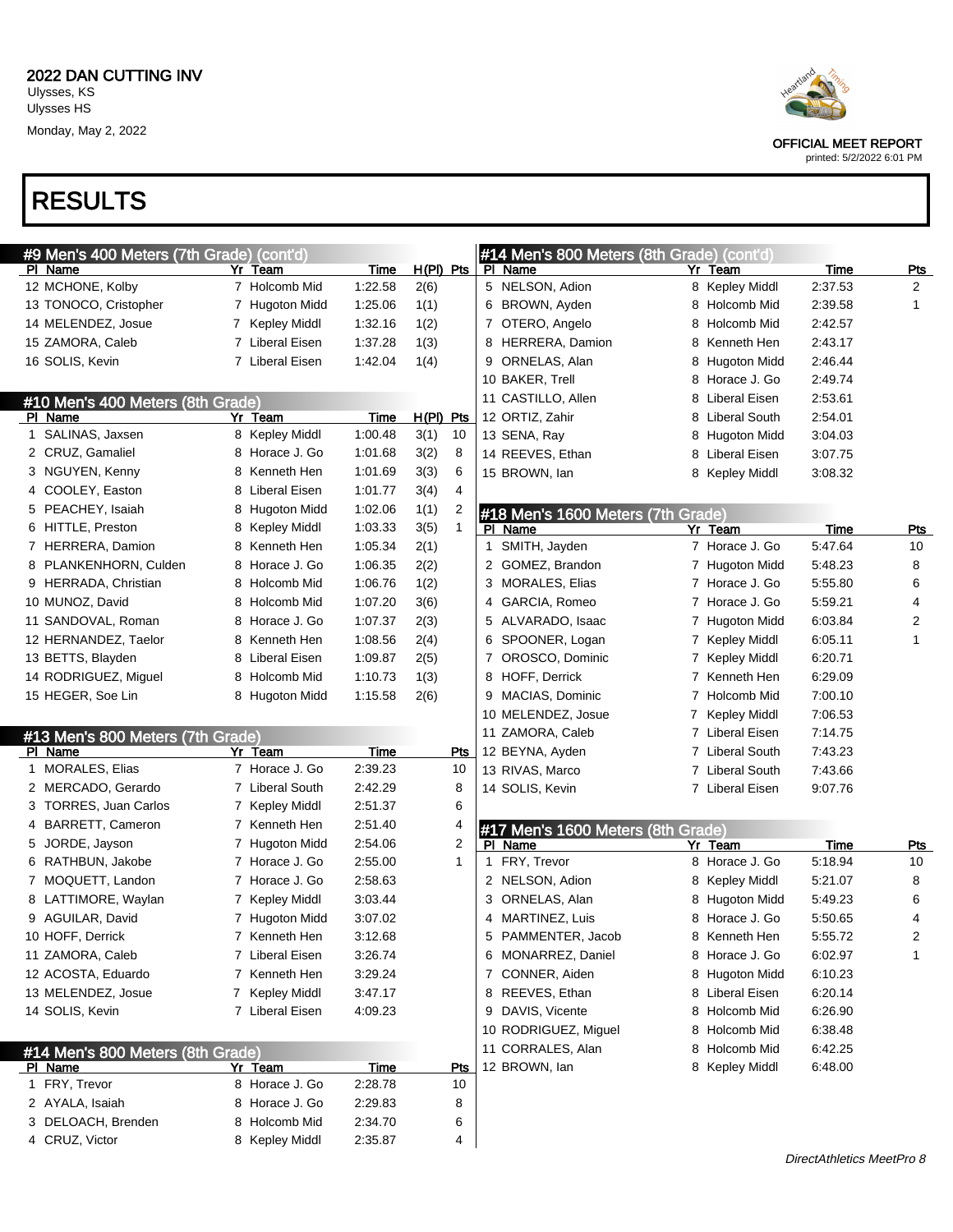

| #21 Men's 3200 Meters (7th Grade)  |                           |            |             |                |    | #28 Men's 200m Hurdles (7th Grade) (cont'd) |                            |                           |             |                |
|------------------------------------|---------------------------|------------|-------------|----------------|----|---------------------------------------------|----------------------------|---------------------------|-------------|----------------|
| PI Name                            | Yr Team                   | Time       |             | Pts            |    | PI Name                                     | Yr Team                    | Time                      |             | $H(PI)$ Pts    |
| 1 TORRES, Juan Carlos              | 7 Kepley Middl            | 12:42.17   |             | 10             |    | 13 TALLMAN, Wyatt                           | 7 Hugoton Midd 45.18 (NW)  |                           | 1(3)        |                |
| 2 AGUILAR, David                   | 7 Hugoton Midd            | 14:29.02   |             | 8              |    |                                             |                            |                           |             |                |
|                                    |                           |            |             |                |    | #29 Men's 200m Hurdles (8th Grade)          |                            |                           |             |                |
| #22 Men's 3200 Meters (8th Grade)  |                           |            |             |                |    | PI Name                                     | Yr Team                    | Time                      |             | $H(PI)$ Pts    |
| PI Name                            | Yr Team                   | Time       |             | Pts            |    | 1 ANDERSEN, Kade                            | 8 Horace J. Go             | 30.17 (NW)                | 2(1)        | 10             |
| 1 VENTURA, Josue                   | 8 Horace J. Go            | 12:37.83   |             | 10             |    | 2 HITTLE, Preston                           | 8 Kepley Middl             | 31.23 (NW)                | 2(2)        | 8              |
| 2 PAMMENTER, Jacob                 | 8 Kenneth Hen             | 12:54.78   |             | 8              |    | 3 MARTIN, Achilles                          | 8 Horace J. Go 31.54 (NW)  |                           | 2(3)        | 6              |
| 3 KRAUS, Reece                     | 8 Horace J. Go            | 13:05.44   |             | 6              |    | 4 MARTINEZ, Lorenzo                         | 8 Hugoton Midd 31.86 (NW)  |                           | 2(4)        | 4              |
| 4 BAKER, Trell                     | 8 Horace J. Go            | 13:05.47   |             | 4              |    | 5 DENOYER, Tanner                           | 8 Liberal Eisen 32.15 (NW) |                           | 1(1)        | 2              |
| 5 DAVIS, Vicente                   | 8 Holcomb Mid             | 13:16.66   |             | 2              |    | 6 BIERA, Simon                              | 8 Horace J. Go 32.24 (NW)  |                           | 1(2)        | 1              |
| 6 TALLEY, Joshua                   | 8 Liberal South           | 16:40.27   |             | 1              |    | 7 BERNDT, Payton                            | 8 Kenneth Hen 34.52 (NW)   |                           | 2(5)        |                |
|                                    |                           |            |             |                | 8  | ARCE, Jesus                                 | 8 Liberal South 35.53 (NW) |                           | 1(3)        |                |
| #25 Men's 100m Hurdles (7th Grade) |                           |            |             |                |    | 9 CASTILLO, Allen                           | 8 Liberal Eisen 44.90 (NW) |                           | 1(4)        |                |
| PI Name                            | Yr Team                   | Time       | $H(PI)$ Pts |                |    |                                             |                            |                           |             |                |
| 1 BROWNING, Parker                 | 7 Kepley Middl            | 18.84 (NW) | 2(1)        | 10             |    | #33 Men's 4 x 100m Relay (7th Grade)        |                            |                           |             |                |
| 2 KELLEY, Deric                    | 7 Hugoton Midd 19.11 (NW) |            | 2(2)        | 8              | PL | Team                                        |                            | Time                      |             | Pts            |
| 3 BAEZA, Donavyn                   | 7 Hugoton Midd 20.13 (NW) |            | 1(1)        | 6              |    | 1 Hugoton Middle School (A)                 |                            | 52.10                     |             | 10             |
| 4 STRICKERT, Sylas                 | 7 Holcomb Mid 20.48 (NW)  |            | 2(3)        | 4              |    | 2 Kepley Middle School (A)                  |                            | 56.06                     |             | 8              |
| 5 ALLEN, Tripp                     | 7 Hugoton Midd 20.82 (NW) |            | 1(2)        | 2              |    | 3 Horace J. Good Middle School (A)          |                            | 1:02.08                   |             | 6              |
| 6 GUERRERO, Isaac                  | 7 Kenneth Hen 21.43 (NW)  |            | 2(4)        | 1              |    | 4 Kenneth Henderson Middle School (A)       |                            | 1:04.84                   |             | 4              |
| 7 DUARTE, Aiden                    | 7 Kenneth Hen             | 21.87 (NW) | 1(3)        |                |    |                                             |                            |                           |             |                |
| 8 MACIAS, Dominic                  | 7 Holcomb Mid             | 28.25 (NW) | 1(4)        |                |    | #32 Men's 4 x 100m Relay (8th Grade)        |                            |                           |             |                |
|                                    |                           |            |             |                | PL | Team                                        |                            | Time                      |             | Pts            |
| #24 Men's 100m Hurdles (8th Grade) |                           |            |             |                |    | 1 Hugoton Middle School (A)                 |                            | 47.93                     |             | 10             |
| PI Name                            | Yr Team                   | Time       | $H(PI)$ Pts |                |    | 2 Liberal Eisenhower Middle School (A)      |                            | 51.65                     |             | 8              |
| 1 ANDERSEN, Kade                   | 8 Horace J. Go 15.96 (NW) |            | 2(1)        | 10             |    | 3 Kepley Middle School (A)                  |                            | 52.28                     |             | 6              |
| 2 BIERA, Simon                     | 8 Horace J. Go 18.80 (NW) |            | 2(2)        | 8              |    | 4 Horace J. Good Middle School (A)          |                            | 54.01                     |             | 4              |
| 3 MARTIN, Achilles                 | 8 Horace J. Go 18.95 (NW) |            | 2(3)        | 6              |    | 5 Liberal South Middle School - Se (A)      |                            | 56.73                     |             | 2              |
| 4 MARTINEZ, Lorenzo                | 8 Hugoton Midd 19.99 (NW) |            | 1(1)        | 4              |    |                                             |                            |                           |             |                |
| 5 DENOYER, Tanner                  | 8 Liberal Eisen           | 20.24 (NW) | 2(4)        | $\overline{2}$ |    | #38 Men's 4 x 400m Relay (7th Grade)        |                            |                           |             |                |
| 6 BERNDT, Payton                   | 8 Kenneth Hen             | 20.63 (NW) | 2(5)        | 1              |    | PI Team                                     |                            | Time                      | $H(PI)$ Pts |                |
| 7 CASTILLO, Allen                  | 8 Liberal Eisen           | 21.99 (NW) | 1(2)        |                |    | 1 Hugoton Middle School (A)                 |                            | 4:40.22                   | 2(1)        | 10             |
|                                    |                           |            |             |                |    | 2 Kenneth Henderson Middle School (A)       |                            | 4:44.14                   | 1(1)        | 8              |
| #28 Men's 200m Hurdles (7th Grade) |                           |            |             |                |    | 3 Liberal Eisenhower Middle School (A)      |                            | 4:57.42                   | 2(2)        | 6              |
| PI Name                            | Yr Team                   | Time       | $H(PI)$ Pts |                |    | 4 Kepley Middle School (A)                  |                            | 5:12.08                   | 1(2)        | 4              |
| <b>BAKER, Keeler</b>               | 7 Kepley Middl 32.42 (NW) |            | 3(1)        | 10             |    | 5 Horace J. Good Middle School (A)          |                            | 5:12.63                   | 2(3)        | $\overline{z}$ |
| 2 SMITH, Jayden                    | 7 Horace J. Go            | 32.76 (NW) | 3(2)        | 8              |    | 6 Liberal South Middle School - Se (A)      |                            | 5:19.92                   | 1(3)        |                |
| 3 GODDARD, Taylan                  | 7 Hugoton Midd 34.37 (NW) |            | 3(3)        | 6              |    | 7 Holcomb Middle School (A)                 |                            | 5:20.55                   | 2(4)        |                |
| 4 MARQUEZ, Valente                 | 7 Kepley Middl            | 34.67 (NW) | 3(4)        | 4              |    |                                             |                            |                           |             |                |
| 5 STRICKERT, Sylas                 | 7 Holcomb Mid             | 36.32 (NW) | 2(1)        | $\overline{2}$ |    | #39 Men's 4 x 400m Relay (8th Grade)        |                            |                           |             |                |
| 6 BETTS, Everett                   | 7 Liberal South           | 36.35 (NW) | 2(2)        | 1              |    | PI Team                                     |                            | <u>Time</u>               | H(PI) Pts   |                |
| 7 BROWNING, Parker                 | 7 Kepley Middl            | 37.16 (NW) | 3(5)        |                |    | 1 Hugoton Middle School (A)                 |                            | 4:12.00                   | 2(1)        | 10             |
| 8 GUERRERO, Isaac                  | 7 Kenneth Hen             | 37.64 (NW) | 2(3)        |                |    | 2 Liberal Eisenhower Middle School (A)      |                            | 4:28.73                   | 2(2)        | 8              |
| 9 DUARTE, Aiden                    | 7 Kenneth Hen             | 39.51 (NW) | 2(4)        |                |    | 3 Kepley Middle School (A)                  |                            | 4:29.55                   | 1(1)        | 6              |
| 10 REIMER, Josh                    | 7 Kepley Middl            | 40.01 (NW) | 1(1)        |                |    | 4 Liberal South Middle School - Se (A)      |                            | 4:31.45                   | 1(2)        | 4              |
| 11 MEJIA, Joshua                   | 7 Liberal Eisen           | 40.19 (NW) | 1(2)        |                |    | 5 Kenneth Henderson Middle School (A)       |                            | 4:36.47                   | 1(3)        | 2              |
| 12 MACIAS, Dominic                 | 7 Holcomb Mid             | 43.55 (NW) | 2(5)        |                |    | 6 Holcomb Middle School (A)                 |                            | 4:37.71                   | 2(3)        | 1              |
|                                    |                           |            |             |                |    |                                             |                            | DirectAthletics MeetPro 9 |             |                |



printed: 5/2/2022 6:01 PM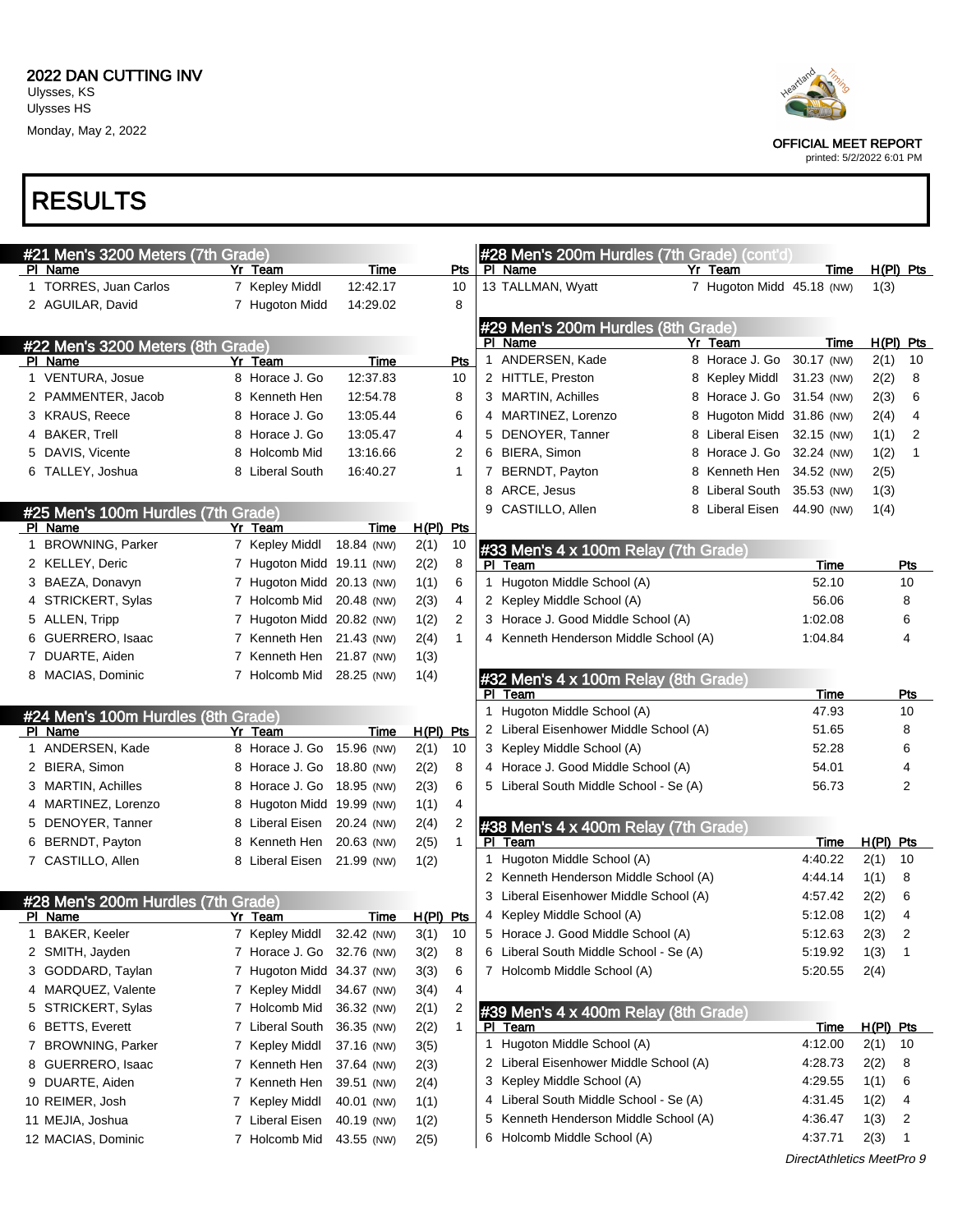

printed: 5/2/2022 6:01 PM

| #39 Men's 4 x 400m Relay (8th Grade) (cont'd) |             |             |              | #50 Men's High Jump (7th Grade) (cont'd)    |                              |                            |                  |
|-----------------------------------------------|-------------|-------------|--------------|---------------------------------------------|------------------------------|----------------------------|------------------|
| PI Team                                       | Time        | $H(PI)$ Pts |              | PI Name                                     | Yr Team                      | <b>Mark</b>                | Pts              |
| 7 Horace J. Good Middle School (A)            | 4:39.21     | 2(4)        |              | BROWN, Quinn                                | 7 Liberal Eisen NH           |                            |                  |
|                                               |             |             |              |                                             |                              |                            |                  |
| #43 Men's 4 x 800m Relay (7th Grade)          |             |             |              | #51 Men's High Jump (8th Grade)             |                              |                            |                  |
| PI Team                                       | <b>Time</b> |             | <b>Pts</b>   | PI Name                                     | Yr Team                      | <b>Mark</b>                | <b>Pts</b>       |
| 1 Kepley Middle School (A)                    | 11:10.10    |             | 10           | 1 FRY, Trevor                               | 8 Horace J. Go 5' 2"         |                            | 10               |
| 2 Liberal South Middle School - Se (A)        | 11:21.78    |             | 8            | 2 MCDOWELL, John                            | 8 Horace J. Go 5' 2"         |                            | 8                |
| 3 Horace J. Good Middle School (A)            | 11:25.84    |             | 6            | 3 NGUYEN, Bao                               | 8 Kenneth Hen 5' 0"          |                            | 6                |
| 4 Hugoton Middle School (A)                   | 11:33.83    |             | 4            | 4 BURROWS, Hunter                           | 8 Hugoton Midd5' 0"          |                            | 4                |
|                                               |             |             |              | 5 PEACHEY, Isaiah                           | 8 Hugoton Midd4' 10"         |                            | 2                |
| #42 Men's 4 x 800m Relay (8th Grade)          |             |             |              | 6 FIESER, James                             | 8 Liberal Eisen 4' 10"       |                            | 1                |
| PI Team                                       | Time        |             | Pts          | 7 JONES, Keedrin                            | 8 Kepley Middl 4' 10"        |                            |                  |
| 1 Liberal South Middle School - Se (A)        | 10:30.69    |             | 10           | 8 THOMPSON, Aidyn                           | 8 Liberal South 4'8"         |                            |                  |
| 2 Horace J. Good Middle School (A)            | 10:42.85    |             | 8            | 9 NGUYEN, Kenny                             | 8 Kenneth Hen 4'8"           |                            |                  |
| 3 Hugoton Middle School (A)                   | 10:51.06    |             | 6            | 10 BROWN, Ayden                             | 8 Holcomb Mid 4' 6"          |                            |                  |
|                                               |             |             |              | 10 HERNANDEZ, Taelor                        | 8 Kenneth Hen 4' 6"          |                            |                  |
| #46 Men's 800m SMR (7th Grade)                |             |             |              | 10 NELSON, Adion                            | 8 Kepley Middl 4' 6"         |                            |                  |
| PI Team                                       | Time        | $H(PI)$ Pts |              | 13 HEGER, Soe Lin                           | 8 Hugoton Midd4' 4"          |                            |                  |
| 1 Hugoton Middle School (A)                   | 2:01.23     | 2(1)        | 10           | 13 DELEON, Ryan                             | 8 Horace J. Go 4' 4"         |                            |                  |
| 2 Kepley Middle School (A)                    | 2:01.31     | 2(2)        | 8            |                                             |                              |                            |                  |
| 3 Liberal South Middle School - Se (A)        | 2:09.14     | 1(1)        | 6            | #55 Men's Pole Vault (7th Grade)            |                              |                            |                  |
| 4 Horace J. Good Middle School (A)            | 2:19.46     | 1(2)        | 4            | PI Name                                     | <b>Yr Team</b>               | Mark                       | Pts              |
| 5 Liberal Eisenhower Middle School (A)        | 2:23.39     | 2(3)        | 2            | 1 SMITH, Jayden                             | 7 Horace J. Go 7' 6"         |                            | 10               |
| 6 Holcomb Middle School (A)                   | 2:23.48     | 2(4)        | $\mathbf{1}$ | 2 GUERRERO, Isaac                           | 7 Kenneth Hen 7' 0"          |                            | 8                |
| 7 Kenneth Henderson Middle School (A)         | 2.24.81     | 1(3)        |              | RICHTERS, Tyler<br>3                        | 7 Horace J. Go 6' 6"         |                            | 6                |
|                                               |             |             |              | GARCIA, Romeo<br>4                          | 7 Horace J. Go 6' 6"         |                            | 4                |
| #47 Men's 800m SMR (8th Grade)                |             |             |              | 5 ORTIZ, Juan                               | 7 Kenneth Hen 6' 0"          |                            | 2                |
| PI Team                                       | Time        | $H(PI)$ Pts |              | LATTIMORE, Waylan                           | 7 Kepley Middl NH            |                            |                  |
| 1 Hugoton Middle School (A)                   | 1:52.25     | 1(1)        | 10           | WILSON, Braylon                             | 7 Holcomb Mid NH             |                            |                  |
| 2 Liberal South Middle School - Se (A)        | 1:57.53     | 2(1)        | 8            | MYERS, Jack                                 | 7 Holcomb Mid NH             |                            |                  |
| 3 Kepley Middle School (A)                    | 2:00.89     | 2(2)        | 6            | ROBINSON, Brayden                           | 7 Holcomb Mid NH             |                            |                  |
| 4 Kenneth Henderson Middle School (A)         | 2:07.62     | 1(2)        | 4            | SPOONER, Logan                              | 7 Kepley Middl NH            |                            |                  |
| 5 Holcomb Middle School (A)                   | 2:09.66     | 2(3)        | 2            |                                             |                              |                            |                  |
| 6 Horace J. Good Middle School (A)            | 2:13.43     | 1(3)        | $\mathbf{1}$ |                                             |                              |                            |                  |
| 7 Liberal Eisenhower Middle School (A)        | 2:19.76     | 2(4)        |              | #54 Men's Pole Vault (8th Grade)<br>PI Name | Yr Team                      | <b>Mark</b>                | <u>Pts</u>       |
|                                               |             |             |              | 1 HITTLE, Preston                           | 8 Kepley Middl 9' 6"         |                            | 10               |
| #50 Men's High Jump (7th Grade)               |             |             |              | 2 ORTIZ, Anthony                            | 8 Horace J. Go 8' 0"         |                            | 8                |
| PI Name<br>Yr Team                            | Mark        |             | Pts          | 3 ACKERMAN, Ethan                           | 8 Horace J. Go 8' 0"         |                            | 6                |
| 1 BAEZA, Donavyn<br>7 Hugoton Midd5' 2"       |             |             | 10           | 4 HARRIS, Finn                              | 8 Horace J. Go 8' 0"         |                            | 4                |
| 2 MOQUETT, Landon<br>7 Horace J. Go 5' 0"     |             |             | 8            | 5 SALINAS, Jaxsen                           | 8 Kepley Middl 7' 6"         |                            | 2                |
| 7 Horace J. Go 4' 8"<br>3 ORTEGA, Alexis      |             |             | 6            | 6 MADER, Blake                              | 8 Holcomb Mid 6' 6"          |                            | 1                |
| 4 GUERRERO, Isaac<br>7 Kenneth Hen 4' 6"      |             |             | 3            |                                             |                              |                            |                  |
| 4 BROWNING, Parker<br>7 Kepley Middl 4' 6"    |             |             | 3            |                                             |                              |                            |                  |
| 6 ALLEN, Tripp<br>7 Hugoton Midd4' 4"         |             |             |              | #58 Men's Long Jump (7th Grade)<br>PI Name  | Yr Team                      | <b>Mark</b>                |                  |
| 7 MORALES, Elias<br>7 Horace J. Go 4' 4"      |             |             |              | 1 COMACHO, Eli                              | 7 Hugoton Midd16' 8" (NW)    |                            | <u>Pts</u><br>10 |
| 7 Liberal Eisen 4' 4"<br>8 MCNABB, Landen     |             |             |              | 2 GRUBBS, Clayton                           | 7 Hugoton Midd15' 113/4 (NW) |                            | 8                |
| TONOCO, Cristopher<br>7 Hugoton MiddNH        |             |             |              | 3 HERNANDEZ, Romeo                          |                              |                            |                  |
| MCHONE, Kolby<br>7 Holcomb Mid NH             |             |             |              |                                             | 7 Horace J. Go 15' 5" (NW)   |                            | 6                |
|                                               |             |             |              | 4 ORTEGA, Alexis                            | 7 Horace J. Go 15' 3" (NW)   |                            | 4                |
|                                               |             |             |              |                                             |                              | DirectAthletics MeetPro 10 |                  |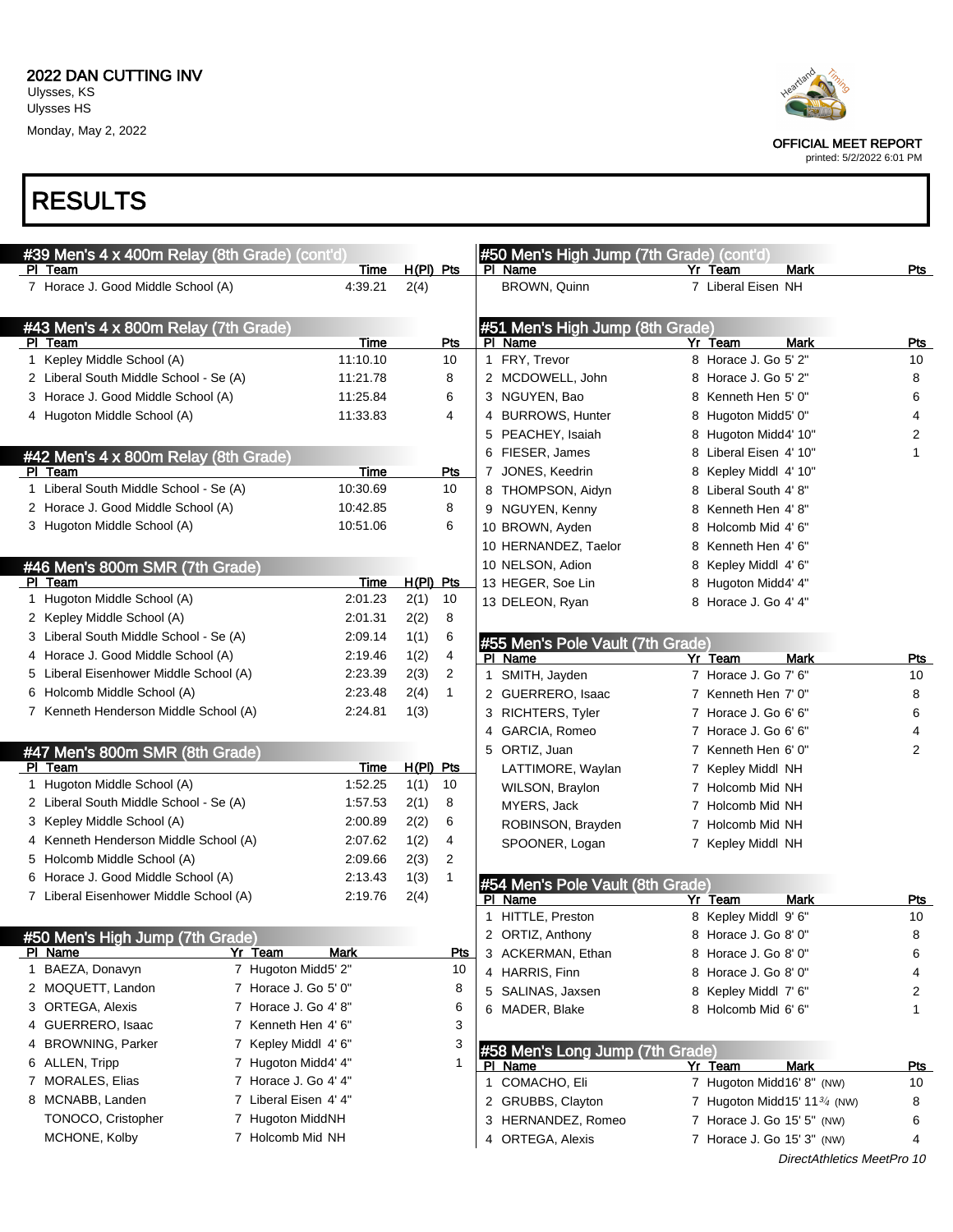

| #58 Men's Long Jump (7th Grade) (cont'd) |   |                                                        |           |                |   | #63 Men's Triple Jump (7th Grade) (cont'd) |   |                                                                              |                                          |              |            |
|------------------------------------------|---|--------------------------------------------------------|-----------|----------------|---|--------------------------------------------|---|------------------------------------------------------------------------------|------------------------------------------|--------------|------------|
| PI Name                                  |   | Yr Team<br>Mark                                        |           | Pts            |   | PI Name                                    |   | Yr Team                                                                      | <b>Mark</b>                              |              | Pts        |
| 5 MORALES, Elias                         |   | 7 Horace J. Go 14' 9 <sup>1</sup> / <sub>2</sub> (NW)  |           | $\overline{2}$ |   | 10 REIMER, Josh                            |   | 7 Kepley Middl 25' 5" (NW)                                                   |                                          |              |            |
| 6 DEVORA, Devon                          |   | 7 Kepley Middl 14' 8" (NW)                             |           | 1              |   | 11 RICHTERS, Tyler                         |   |                                                                              | 7 Horace J. Go 23' 2 <sup>1/4</sup> (NW) |              |            |
| 7 GOMEZ, Brandon                         |   | 7 Hugoton Midd14' 6" (NW)                              |           |                |   | 12 BEYNA, Ayden                            |   | 7 Liberal South 22' 4" (NW)                                                  |                                          |              |            |
| 8 CARR, Ryder                            |   | 7 Kenneth Hen 14' 2" (NW)                              |           |                |   |                                            |   |                                                                              |                                          |              |            |
| 9 AILON, Brandon                         |   | 7 Liberal South 12' $8\frac{1}{2}$ (NW)                |           |                |   | #62 Men's Triple Jump (8th Grade)          |   |                                                                              |                                          |              |            |
| 10 NUNEZ, Joshua                         |   | 7 Kepley Middl 12' $4\frac{1}{2}$ (NW)                 |           |                |   | PI Name                                    |   | Yr Team                                                                      | Mark                                     |              | <b>Pts</b> |
| 11 FREEMAN, Thaxton                      |   | 7 Kepley Middl 12' 0" (NW)                             |           |                | 1 | HERNANDEZ, Miguel                          |   |                                                                              | 8 Hugoton Midd37' 10 <sup>1/4</sup> (NW) |              | 10         |
| 12 MYERS, Jack                           |   | 7 Holcomb Mid 11' 10 <sup><math>1/2</math></sup> (NW)  |           |                |   | 2 GARZA, Hunter                            |   |                                                                              | 8 Hugoton Midd36' 11 <sup>1/4</sup> (NW) |              | 8          |
| 13 RIVAS, Marco                          |   | 7 Liberal South 10' 7" (NW)                            |           |                |   | 3 GARZA, Johnny                            |   |                                                                              | 8 Horace J. Go 34' 3 <sup>3/4</sup> (NW) |              | 6          |
| 14 MEDINA, Dominic                       |   | 7 Kenneth Hen 9' $6\frac{3}{4}$ (NW)                   |           |                |   | 4 CRUZ, Gamaliel                           | 8 | Horace J. Go 33' 3" (NW)                                                     |                                          |              | 4          |
| 15 ORTIZ, Luis                           |   | 7 Kepley Middl 9'3" (NW)                               |           |                |   | 5 HOLMAN, Mason                            | 8 |                                                                              | Liberal Eisen 32' $9\frac{1}{2}$ (NW)    |              | 2          |
| MELENDEZ, Josue                          |   | 7 Kepley Middl ND (NW)                                 |           |                |   | 6 HEGER, Soe Lin                           | 8 | Hugoton Midd31' 9" (NW)                                                      |                                          |              | 1          |
|                                          |   |                                                        |           |                |   | 7 PLANKENHORN, Culden                      | 8 |                                                                              | Horace J. Go 30' 10" (NW)                |              |            |
| #59 Men's Long Jump (8th Grade)          |   |                                                        |           |                |   | 8 LEMUS, Manuel                            | 8 |                                                                              | Liberal South 30' $6\frac{1}{2}$ (NW)    |              |            |
| PI Name                                  |   | Yr Team<br>Mark                                        | F(PI) Pts |                |   | 9 GONZALES, Jacob                          | 8 | Kepley Middl 26' 4" (NW)                                                     |                                          |              |            |
| 1 HERNANDEZ, Miguel                      |   | 8 Hugoton Midd19' 13/4 (NW)                            | 2(1)      | 10             |   | 10 ROJAS, Eduardo                          | 8 | Kepley Middl 20' 5" (NW)                                                     |                                          |              |            |
| 2 MCDOWELL, John                         |   | 8 Horace J. Go 17' 4 <sup>3/4</sup> (NW)               | 2(2)      | 8              |   | AGUILAR, Jorge                             | 8 | Kepley Middl ND (NW)                                                         |                                          |              |            |
| 3 HOLMAN, Mason                          |   | 8 Liberal Eisen 17' 4 <sup>1</sup> / <sub>2</sub> (NW) | 2(3)      | 6              |   |                                            |   |                                                                              |                                          |              |            |
| 4 GARZA, Hunter                          |   | 8 Hugoton Midd16' 11 <sup>1</sup> / <sub>2</sub> (NW)  | 2(4)      | 4              |   | #67 Men's Shot Put (7th Grade)             |   |                                                                              |                                          |              |            |
| 5 PEACHEY, Isaiah                        |   | 8 Hugoton Midd16' 21/2 (NW)                            | 2(5)      | $\overline{2}$ |   | PI Name                                    |   | Yr Team                                                                      | Mark                                     | F(PI) Pts    |            |
| 6 FRY, Trevor                            |   | 8 Horace J. Go 16' 2" (NW)                             | 2(6)      | $\mathbf{1}$   |   | 1 LEYVA, Adrian                            |   | 7 Horace J. Go 39' 5"                                                        |                                          | 2(1)         | 10         |
| 7 MARTIN, Achilles                       |   | 8 Horace J. Go 15' 7" (NW)                             | 2(7)      |                |   | 2 MARTINEZ, JR                             |   | 7 Hugoton Midd37' 2"                                                         |                                          | 2(2)         | 8          |
| 8 OTERO, Angelo                          |   | 8 Holcomb Mid 15' $5\frac{1}{2}$ (NW)                  | 2(8)      |                |   | 3 HERNANDEZ, Edrehik                       |   | 7 Kepley Middl $36'9'3/4$                                                    |                                          | 2(3)         | 6          |
| 9 MERAZ, Julian                          |   | 8 Kepley Middl 15' 2" (NW)                             | 2(9)      |                |   | 4 HERNANDEZ, Romeo                         |   | 7 Horace J. Go 36' 9 <sup>1</sup> /2                                         |                                          | 2(4)         | 4          |
| 10 DENOYER, Tanner                       |   | 8 Liberal Eisen 14' 10" (NW)                           | 1(1)      |                |   | 5 SALDANA, Isai                            |   | 7 Hugoton Midd 33' $1\frac{1}{4}$                                            |                                          | 2(5)         | 2          |
| 11 BETTS, Blayden                        |   | 8 Liberal Eisen 14' 7 <sup>1</sup> / <sub>2</sub> (NW) | 2(10)     |                |   | 6 BRUNSON, Dayton                          |   | 7 Horace J. Go 32' 5 <sup>1/4</sup>                                          |                                          | 2(6)         | 1          |
| 12 HERRERA, Damion                       |   | 8 Kenneth Hen 14' 6" (NW)                              | 1(2)      |                |   | 7 RENDON, Alejandro                        |   | 7 Liberal South 32' 3"                                                       |                                          | 2(7)         |            |
| 13 CRUZ, Eduardo                         |   | 8 Kepley Middl 14' 5" (NW)                             | 1(3)      |                |   | 8 GONZALEZ, Issac                          |   | 7 Liberal South 31' 9"                                                       |                                          | 2(8)         |            |
| 14 JONES, Keedrin                        |   | 8 Kepley Middl 14' 3" (NW)                             | 1(4)      |                |   | 9 LEYVA, Austin                            |   | 7 Kepley Middl 28' 5"                                                        |                                          | 2(9)         |            |
| 15 OCHOA, David                          | 8 | Kepley Middl 13' 9 <sup>1/4</sup> (NW)                 | 1(5)      |                |   | 10 BISHOP, James                           |   | 7 Holcomb Mid 28' $4\frac{1}{2}$                                             |                                          | 2(10)        |            |
| 16 DELOACH, Brenden                      |   | 8 Holcomb Mid 13' 7" (NW)                              | 1(6)      |                |   | 11 SKINNER, Eli                            |   | 7 Hugoton Midd28' 2"                                                         |                                          | 1(1)         |            |
| 17 RODRIGUEZ, Miguel                     |   | 8 Holcomb Mid 12' 2" (NW)                              | 1(7)      |                |   | 12 ANGLESEY, Jaden                         |   | 7 Holcomb Mid 27' 10 <sup>1</sup> /2                                         |                                          | 1(2)         |            |
| 18 MADRIGAL, Chris                       | 8 | Kepley Middl 12' 0" (NW)                               | 1(8)      |                |   | 13 HAUSER, Jaxson                          |   | 7 Kepley Middl 25' 6"                                                        |                                          | 1(3)         |            |
| 19 GONZALES, Jacob                       | 8 | Kepley Middl 11' 10" (NW)                              | 1(9)      |                |   | 14 COLVIN, Kyle                            |   | 7 Liberal Eisen 24' 91⁄2                                                     |                                          | 1(4)         |            |
|                                          |   |                                                        |           |                |   | 15 HOLGUIN, Hudson                         |   | 7 Kenneth Hen 23' $4\frac{3}{4}$                                             |                                          | 1(5)         |            |
| #63 Men's Triple Jump (7th Grade)        |   |                                                        |           |                |   | 16 LEYVA, Modesto                          |   | 7 Liberal Eisen 22' 51/4                                                     |                                          | 1(6)         |            |
| PI Name                                  |   | Mark<br>Yr Team<br>7 Kenneth Hen 31' 6" (NW)           |           | Pts            |   | 17 ORTIZ, Luis                             |   | 7 Kepley Middl 19' 2 <sup>1/4</sup><br>7 Kepley Middl $18'$ 11 $\frac{1}{4}$ |                                          | 1(7)         |            |
| 1 TABOR, Trevin<br>2 DEVORA, Devon       |   |                                                        |           | 10             |   | 18 SOTO, Daniel                            |   |                                                                              |                                          | 1(8)         |            |
|                                          |   | 7 Kepley Middl 31' 5" (NW)                             |           | 8              |   | 19 ACOSTA, Eduardo<br>20 COFFEY, Blain     |   | 7 Kenneth Hen 17' 4"                                                         |                                          | 1(9)         |            |
| 3 SMITH, Jayden                          |   | 7 Horace J. Go 31' 0" (NW)                             |           | 6              |   |                                            |   | 7 Kepley Middl $16'$ 2 <sup>1</sup> / <sub>2</sub>                           |                                          | 1(10)        |            |
| 4 BURROWS, Joshua                        |   | 7 Hugoton Midd30' 2 <sup>1</sup> / <sub>2</sub> (NW)   |           | 4              |   |                                            |   |                                                                              |                                          |              |            |
| 5 RATHBUN, Jakobe                        |   | 7 Horace J. Go 29' 6 <sup>3/4</sup> (NW)               |           | 2              |   | #66 Men's Shot Put (8th Grade)             |   |                                                                              |                                          |              |            |
| 6 JORDE, Jayson                          |   | 7 Hugoton Midd28' 6" (NW)                              |           | 1              |   | PI Name                                    |   | Yr Team<br>8 Liberal Eisen 41' 93/4                                          | Mark                                     | $F(PI)$ Pts  |            |
| 7 BROWN, Quinn                           |   | 7 Liberal Eisen 27' 11" (NW)                           |           |                |   | 1 TAFOYA, Xavier                           |   |                                                                              |                                          | 2(1)         | 10         |
| 8 BARRETT, Cameron                       |   | 7 Kenneth Hen 27' 3 <sup>1/4</sup> (NW)                |           |                |   | 2 SULLIVAN, Autry<br>3 BURROWS, Hunter     |   | 8 Hugoton Midd41' 6"                                                         |                                          | 2(2)         | 8          |
| 9 ALLEN, Tripp                           |   | 7 Hugoton Midd27' $1\frac{1}{2}$ (NW)                  |           |                |   | 4 BIERA, Simon                             |   | 8 Hugoton Midd39' 8"<br>8 Horace J. Go 38' 3"                                |                                          | 2(3)<br>2(4) | 6          |
|                                          |   |                                                        |           |                |   |                                            |   |                                                                              | DirectAthletics MeetPro 11               |              | 4          |



printed: 5/2/2022 6:01 PM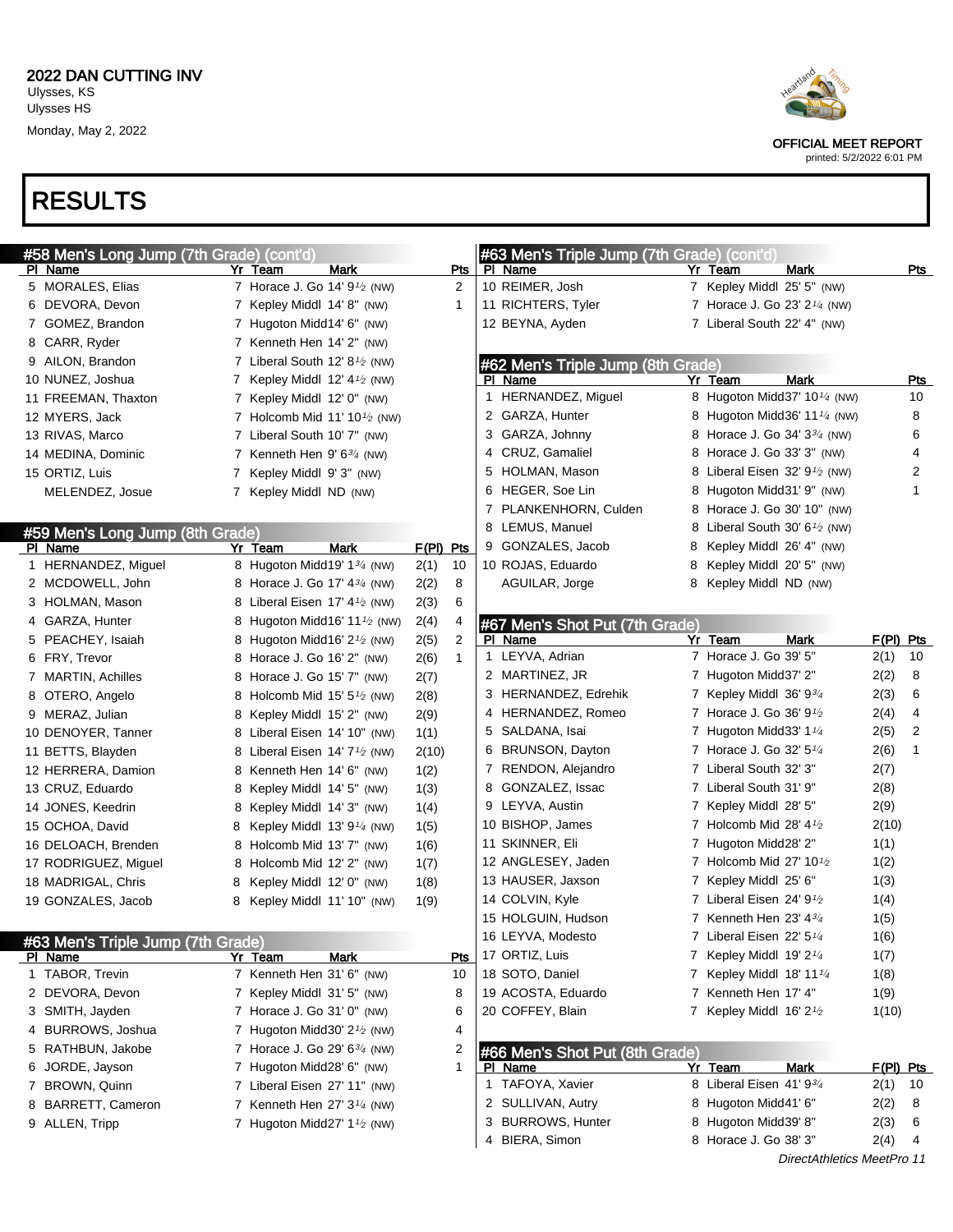

#### printed: 5/2/2022 6:01 PM

| #66 Men's Shot Put (8th Grade) (cont'd) |    |                                               |             |                | #70 Men's Discus (8th Grade) (cont'd) |                         |             |                 |
|-----------------------------------------|----|-----------------------------------------------|-------------|----------------|---------------------------------------|-------------------------|-------------|-----------------|
| <u>PI Name</u>                          | Yr | Team<br>Mark                                  | F(PI) Pts   |                | <b>PI</b> Name                        | Yr Team                 | <b>Mark</b> | F(PI) Pts       |
| 5 KITCH, Zac                            |    | 8 Horace J. Go 36' 6"                         | 2(5)        | $\overline{c}$ | 2 TAFOYA, Xavier                      | 8 Liberal Eisen 124' 4" |             | 2(2)<br>8       |
| 6 FAFARDO, Rey                          |    | 8 Horace J. Go 33' 23/4                       | 2(6)        | $\mathbf{1}$   | 3 SULLIVAN, Autry                     | 8 Hugoton Midd114' 7"   |             | 2(3)<br>6       |
| 7 OCHOA, David                          | 8  | Kepley Middl 32' $6\frac{1}{2}$               | 1(1)        |                | 4 MOYA, Alvaro                        | 8 Kepley Middl 100' 7"  |             | 2(4)<br>4       |
| 8 ROSALES, Saven                        |    | 8 Kepley Middl $31'2'$                        | 2(7)        |                | 5 GRUBBS, Von                         | 8 Hugoton Midd95' 7"    |             | 2(5)<br>2       |
| 9 BRITTON, Brody                        | 8  | Kepley Middl 31' 0"                           | 2(8)        |                | 6 GARZA, Johnny                       | 8 Horace J. Go 90' 2"   |             | 2(6)<br>1       |
| 10 RODRIGUEZ, Marcus                    |    | 8 Kenneth Hen $30'0'4$                        | 2(9)        |                | 7 RUIZ, Daniel                        | 8 Liberal South 88'8"   |             | 2(7)            |
| 11 PENNINGTON, Riley                    | 8  | Hugoton Midd29' 6 <sup><math>1/2</math></sup> | 2(10)       |                | 8 SALAS, Ismael                       | 8 Kepley Middl 84' 6"   |             | 1(1)            |
| 12 FIERRO, Orlando                      | 8  | Kepley Middl 28' 0"                           | 1(2)        |                | 9 FIERRO, Emilio                      | 8 Horace J. Go 80' 8"   |             | 2(8)            |
| 13 MOYA, Alvaro                         | 8  | Kepley Middl 27' 8"                           | 1(3)        |                | 10 WALLACE, Trey                      | 8 Kepley Middl 78' 4"   |             | 1(2)            |
| 14 VITAL, Saul                          | 8  | Kenneth Hen 26' 11 $\frac{1}{2}$              | 2(11)       |                | 11 KURTZ, John Michael                | 8 Kenneth Hen 76' 2"    |             | 1(3)            |
| 15 PEREGRINO, Angel                     | 8  | Liberal Eisen 26' 7 $\frac{1}{2}$             | 2(12)       |                | 12 COLLINS, Craig                     | 8 Holcomb Mid 74' 5"    |             | 1(4)            |
| 16 RODRIGUEZ, Luis                      |    | 8 Kenneth Hen 26' $4\frac{1}{2}$              | 1(4)        |                | 13 BRITTON, Brody                     | 8 Kepley Middl 74' 0"   |             | 1(5)            |
| 17 ROJAS, Eduardo                       | 8  | Kepley Middl 25' 5"                           | 1(5)        |                | 14 VITAL, Saul                        | 8 Kenneth Hen 73' 9"    |             | 2(9)            |
| 18 WALLACE, Trey                        | 8  | Kepley Middl 24' $3\frac{1}{2}$               | 1(6)        |                | 15 PEREGRINO, Angel                   | 8 Liberal Eisen 72' 1"  |             | 2(10)           |
| 19 VITOLAS, Jesus                       | 8  | Kepley Middl 23' $9\frac{1}{2}$               | 1(7)        |                | 16 EVANS, Skeeter                     | 8 Hugoton Midd72' 0"    |             | 1(6)            |
| 20 DREITZ, Zach                         | 8  | Liberal Eisen 23' 9"                          | 1(8)        |                | 17 DREITZ, Zach                       | 8 Liberal Eisen 65' 9"  |             | 1(7)            |
| 21 AGUILAR, Jorge                       | 8  | Kepley Middl 23' 8"                           | 1(9)        |                | 18 FIERRO, Orlando                    | 8 Kepley Middl 64' 7"   |             | 2(11)           |
| 22 ALMARAZ, Jasinto                     |    | 8 Holcomb Mid 23' 5"                          | 1(10)       |                | 19 RODRIGUEZ, Luis                    | 8 Kenneth Hen 62' 3"    |             | 1(8)            |
|                                         |    |                                               |             |                | 20 DELACRUZ, Fabian                   | 8 Liberal South 52' 9"  |             | 1(9)            |
| #71 Men's Discus (7th Grade)            |    |                                               |             |                | 21 VITOLAS, Jesus                     | 8 Kepley Middl 52' 0"   |             | 1(10)           |
| PI Name                                 |    | Yr Team<br>Mark                               | $F(PI)$ Pts |                | 22 ALMARAZ, Jasinto                   | 8 Holcomb Mid 51' 4"    |             | 1(11)           |
| 1 HERNANDEZ, Romeo                      |    | 7 Horace J. Go 103' 5"                        | 2(1)        | 10             | 23 GARCIA, Martin                     | 8 Kepley Middl 46' 0"   |             | 1(12)           |
| 2 LEYVA, Adrian                         |    | 7 Horace J. Go 96' 7"                         | 2(2)        | 8              |                                       |                         |             |                 |
| 3 GONZALEZ, Issac                       |    | 7 Liberal South 95' 6"                        | 2(3)        | 6              | #75 Men's Javelin (7th Grade)         |                         |             |                 |
| 4 RENDON, Alejandro                     |    | 7 Liberal South 94' 3"                        | 2(4)        | 4              | PI Name                               | Yr Team                 | <b>Mark</b> | <b>Pts</b>      |
| 5 HERNANDEZ, Edrehik                    |    | 7 Kepley Middl 87' 11"                        | 2(5)        | 2              | 1 HERNANDEZ, Edrehik                  | 7 Kepley Middl 79' 4"   |             | 10              |
| 6 LEYVA, Austin                         |    | 7 Kepley Middl 85' 10"                        | 2(6)        | $\mathbf{1}$   | 2 BISHOP, James                       | 7 Holcomb Mid 72' 0"    |             | 8               |
| 7 KELLEY, Deric                         |    | 7 Hugoton Midd79' 4"                          | 2(7)        |                | 3 MARTINEZ, JR                        | 7 Hugoton Midd70' 8"    |             | 6               |
| 8 ANGLESEY, Jaden                       |    | 7 Holcomb Mid 79' 1"                          | 2(8)        |                | 4 HAUSER, Jaxson                      | 7 Kepley Middl 60' 9"   |             | 4               |
| 9 ACOSTA, Eduardo                       |    | 7 Kenneth Hen 74' 0"                          | 1(1)        |                | 5 ANGLESEY, Jaden                     | 7 Holcomb Mid 55' 7"    |             | 2               |
| 10 MAUK, Jonas                          |    | 7 Hugoton Midd70' 2"                          | 1(2)        |                | 6 COFFEY, Blain                       | 7 Kepley Middl 48' 9"   |             | 1               |
| 11 SALDANA, Isai                        |    | 7 Hugoton Midd69' 10"                         | 1(3)        |                | 7 LEYVA, Austin                       | 7 Kepley Middl 48'8"    |             |                 |
| 12 BISHOP, James                        |    | 7 Holcomb Mid 67' 4"                          | 2(9)        |                |                                       |                         |             |                 |
| 13 HAUSER, Jaxson                       |    | 7 Kepley Middl 66' 7"                         | 1(4)        |                | #74 Men's Javelin (8th Grade)         |                         |             |                 |
| 14 SOTO, Daniel                         |    | 7 Kepley Middl 58' 11"                        | 1(5)        |                | PI Name                               | Yr Team                 | <b>Mark</b> | <u>Pts</u>      |
| 15 HOLGUIN, Hudson                      |    | 7 Kenneth Hen 57' 1"                          | 1(6)        |                | GONZALES, Jacob<br>1                  | 8 Kepley Middl 94' 9"   |             | 10 <sup>1</sup> |
| 16 ORTIZ, Luis                          |    | 7 Kepley Middl 54' 2"                         | 1(7)        |                | 2 FIERRO, Orlando                     | 8 Kepley Middl 85' 2"   |             | 8               |
| 17 COFFEY, Blain                        |    | 7 Kepley Middl 54' 0"                         | 1(8)        |                | 3 SULLIVAN, Autry                     | 8 Hugoton Midd75' 3"    |             | 6               |
| 18 COLVIN, Kyle                         |    | 7 Liberal Eisen 53' 0"                        | 1(9)        |                | 4 BRITTON, Brody                      | 8 Kepley Middl 74' 6"   |             | 4               |
| 19 BRUNSON, Dayton                      |    | 7 Horace J. Go 52' 1"                         | 2(10)       |                | 5 ROSALES, Saven                      | 8 Kepley Middl 72' 8"   |             | 2               |
| 20 LEYVA, Modesto                       |    | 7 Liberal Eisen 49' 11"                       | 1(10)       |                | 6 MOYA, Alvaro                        | 8 Kepley Middl 71' 5"   |             | 1               |
| 21 SOLIS, Kevin                         |    | 7 Liberal Eisen 43' 11"                       | 1(11)       |                | 7 BURROWS, Hunter                     | 8 Hugoton Midd69' 4"    |             |                 |
|                                         |    |                                               |             |                | 8 ALMARAZ, Jasinto                    | 8 Holcomb Mid 65' 4"    |             |                 |
| #70 Men's Discus (8th Grade)            |    |                                               |             |                | 9 SALAS, Ismael                       | 8 Kepley Middl 53' 3"   |             |                 |
| <b>PI</b> Name                          |    | <b>Mark</b><br>Yr Team                        | F(PI) Pts   |                | 10 VITOLAS, Jesus                     | 8 Kepley Middl 43' 0"   |             |                 |
| 1 KITCH, Zac                            |    | 8 Horace J. Go 132' 9"                        | 2(1)        | - 10           | 11 GARCIA, Martin                     | 8 Kepley Middl 39' 0"   |             |                 |